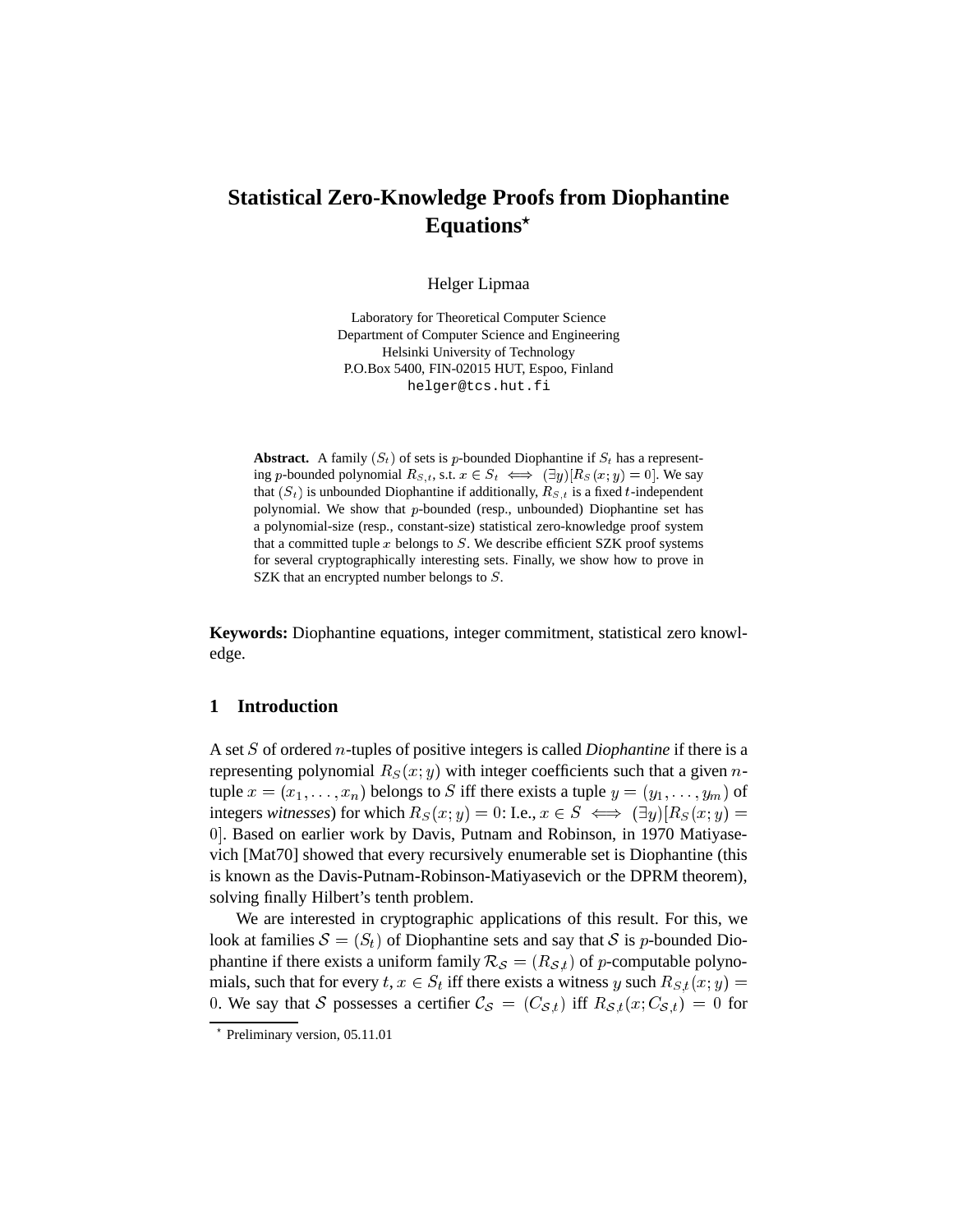every t. If  $R_{\mathcal{S},t}$  is the same polynomial for all t then we say that S is unbounded Diophantine. In the latter case, we often identify S and  $\bigcup_t S_t$ .

Given a statistically hiding integer commitment scheme like [DF01] where it is possible to prove in statistical zero-knowledge (SZK) that two committed integers are in an additive or multiplicative relationship, one can also prove in SZK any polynomial relationship between a tuple of committed numbers. Thus, if S is p-bounded Diophantine then one can prove in SZK that committed tuple x belongs to  $S_t$  by proving that x together with another committed tuple y satisfies  $R_{\mathcal{S},t}(x; y) = 0$ . We call this membership proof a Diophantine membership proof (for  $S$ ).

When  $S$  is unbounded Diophantine, the resulting SZK proof for  $S$  has interaction length  $\Theta(\log_2 T)$ , where T is the a priori maximum of any input  $x_i$  or  $y_i$  in the concrete application. The situation changes when S is pbounded Diophantine. In such a case, each  $S_t$  could have a designated proof system. This means that the resulting SZK proof has polynomial communication complexity; on the other hand, even some easy  $p$ -bounded Diophantine sets seem not to be unbounded. As an example, it is known that the Diophantine set  $S = \{(x_1, x_2, x_1^{x_2}) : (x_1, x_2) \in \mathbb{Z}\}\$  has a representing polynomial  $R<sub>S</sub>$  in 14 witnesses  $y<sub>i</sub>$  [JSWW76]. However, several witnesses  $y<sub>i</sub>$  of  $R<sub>S</sub>$ have superpolynomial length in |x|. On the other hand, the family  $S = (S_t)$ ,  $S_t = \{ (x_1, x_2, x_1^{x_2}) : x_1 \in \mathbb{Z} \land x_2 \in \mathbb{Z}_T \}, T = 2^t$ , is p-bounded Diophantine; it even has a certifier!

We present a number of p-bounded families  $S$  with certifier that have cryptographic relevance; all such families have efficient SZK proof systems. We show that  $S = [0,\infty)$  is unbounded and present corresponding SZK proof. This proof bases on the result of Lagrange that every nonnegative integer is a sum of four squares and on the randomized algorithm of Rabin and Shallit [RS86] that finds these squares in  $O(t^4)$  bit-operations. Note that efficient proof system for  $[0,\infty)$  is crucially important for our entire framework, since in the definition of Diophantine sets one often requires the solutions to be positive. Moreover, our proof system for  $[0,\infty)$  requires about 20% more communication than Boudot's membership proof [Bou00] for  $[0,\infty)$ ; however, differently from Boudot's proof system, our proof system is perfectly complete.

Based on the proof for nonnegativity, we show for an arbitrary function  $g: \mathbb{Z}^n \to \mathbb{Z}$  how to construct an efficient perfectly complete SZK proof system for proving that  $x_n \neq g(x_1, \ldots, x_{n-1})$ , given that there exists an efficient SZK proof for proving that  $x_n = g(x_1, \ldots, x_{n-1})$ . We derive an SZK proof system for  $x_3 = \gcd(x_1, x_2)$ . More examples will be given in Section 4.

In practice, it is often necessary to show that an *encrypted* (as opposed to a committed) value belongs to some set <sup>S</sup>. For many interesting sets <sup>S</sup> we are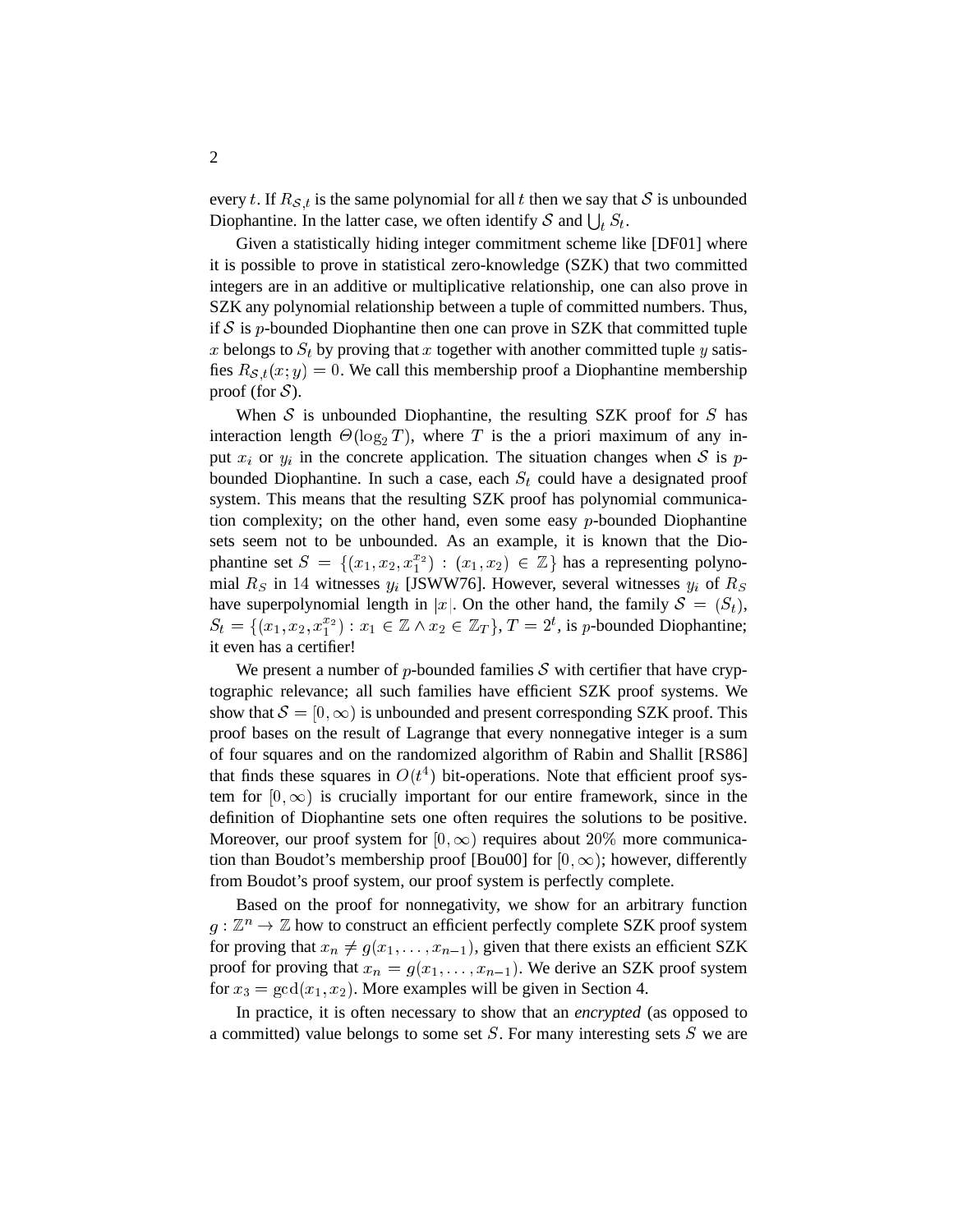not aware of an *efficient* membership proof for <sup>S</sup> that would use only the corresponding public-key cryptosystem and no other primitives. Instead, we can build up a membership proof for encrypted numbers by using a SZK proof that a committed integer and an encrypted integer are equal (modulo the message space size), and then applying our SZK membership proof for S to the committed number. Sequential composition of these two proofs is naturally SZK. Finally, we construct an efficient SZK proof that discrete logarithm of encrypted value belongs to an interval, and show how to use it in the Damgård-Jurik voting scheme [DJ01] to achieve shorter proofs of vote correctness.

**Road-map.** Necessary preliminaries are given in Section 2. We will describe a Diophantine membership proof for  $[0,\infty)$  in Section 3. Extension to general Diophantine equations is shown in Section 4. Section 5 presents protocols that allow to apply our proofs together with homomorphic cryptosystems. Finally, the appendix contains technical proofs of some theorems, a short description of the Rabin-Shallit algorithm and an discussion about proof systems for exponential relationship.

# **2 Preliminaries**

**Homomorphic encryption.** A public-key cryptosystem  $\Pi$  is a triple of efficient algorithms,  $\Pi = (G, E, D)$ , where G is the key generation algorithm, E is the encryption algorithm and  $D$  is the decryption algorithm. Throughout this paper, let t be the security parameter. Let  $\mathcal M$  (resp., C and  $\mathcal R$ ) denote the message space (resp., the ciphertext space and the randomness space), corresponding to a fixed value of t. We assume that all three sets  $(M, \mathcal{R}, \mathcal{C})$  are Abelian groups, with  $\mathcal{C}$ written multiplicatively. We say that public-key cryptosystem  $\Pi = (G, E, D)$ is *homomorphic* if  $E_K(m_1 + m_2; r_1 + r_2) = E_K(m_1; r_1)E_K(m_2; r_2)$ . Some example homomorphic cryptosystems are the Paillier cryptosystem [Pai99] and the Damgård-Jurik cryptosystem [DJ01]. Let  $M := \lceil \log_2 |\mathcal{M}| \rceil$ ,  $C := \lceil \log_2 |\mathcal{C}| \rceil$ and  $R = \lceil \log_2 |\mathcal{R}| \rceil$ . We will assume in our calculations that  $M = R = 1024$ and  $C = 2048$ .

**Proofs-of-knowledge.** For a bit-string  $\alpha$  and predicate  $P(\cdot)$ ,  $PK_y(\alpha : y =$  $P(\alpha)$ ) is a proof-of-knowledge between two parties that given a publicly known value y, the first party knows a value of  $\alpha$ , such that the predicate  $P(\alpha)$  is true. To simplify notation, we will always denote the values, knowledge of which has to be proven, by Greek letters. Additionally, we assume that the scope of such variables lies within one proof-of-knowledge. E.g., PK ( $c = E_K(m; \rho)$ ) is a proof that given a ciphertext  $c$ , plaintext  $m$  and a public key  $K$ , the prover knows a nonce  $\rho$  such that  $c = E_K(m; \rho)$ .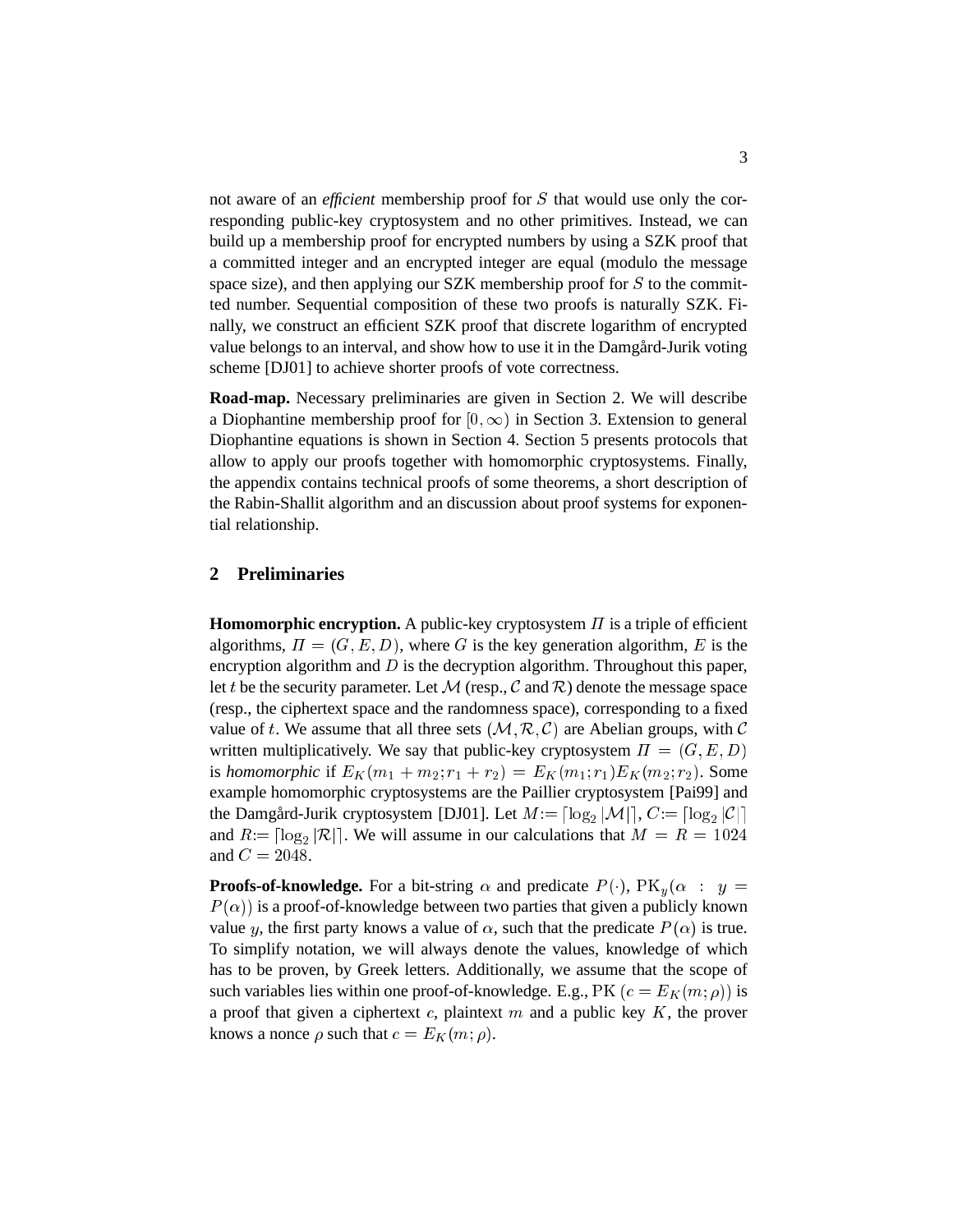Most of the protocols in this paper are three-round interactive honest-verifier (statistical) zero-knowledge (abbreviated as HVZK or HVSZK, resp.) proof systems for proofs-of-knowledge of type PK  $(y = P(\alpha))$ . One usually proves that such protocols are (1) Complete: That is, a honest verifier accepts a honest prover with probability  $1-\text{neg}(t)$ , where  $\text{neg}(t)$  is a negligible function in t; (2) Honest-verifier (statistical) zero-knowledge: Even without knowing  $\alpha$ , one can generate a view of the protocol that has distribution, indistinguishable from (or statistically close to) the distribution of real views in the case when the verifier is honest; (3) Specially sound: Given two views of the protocol that begin with the same move but have different second moves, one can compute secret  $\alpha$ . A proof system is called *perfectly complete* if a honest verifier always accepts a honest prover. An honest-verifier (statistical) zero-knowledge proof system can be made noninteractive by using the Fiat-Shamir heuristic [FS86] in the randomoracle model. For this, we introduce a random oracle  $H: \{0, 1\}^* \to \{0, 1\}^{2t}$ .

**Damgård-Fujisaki integer commitment scheme.** A (statistically hiding) integer commitment scheme  $Com$  allows a a participant  $P$  (a polynomial-time algorithm) to commit to any integer  $m \in \mathbb{Z}$ , so that (1) For any  $m_1, m_2 \in \mathbb{Z}$ , the distributions  $Com_K(m_1)$  and  $Com_K(m_2)$  are statistically close; and (2) It is intractable for P to find  $m_2 \neq m_1$ , such that  $Com_K(m_1) = Com_K(m_2)$ . The first integer commitment scheme that allowed an efficient proof system that committed integers are in multiplicative relationship was proposed by Fujisaki and Okamoto [FO97], but soundness proof of this scheme was later found to be flawed. This flaw has been only recently corrected by Damgård and Fujisaki, who proposed a new integer commitment scheme in [DF01]. Since the latter scheme is relatively new, we will give next give a longer description of it.

Let  $G$  be a suitable group. (We refer to [DF01] for the exact definition of suitable, but remark that G can be chosen as  $\mathbb{Z}_n$  for RSA modulus  $n = pq$ , where  $p \equiv q \equiv 3 \pmod{4}$ ,  $\gcd(p-1, q-1) = 2$ , and the parts of  $p-1$ ,  $q - 1$  with prime factors less than F are  $O(t)$ . One may choose B as  $B \leftarrow$  $\lceil \log_2 n \rceil + 1$ . Then the security follows from the strong RSA assumption.) While the prover knows a reasonably close upper bound  $2^B > \text{ord } G$  to the order of G, he does *not* know the order itself. A large number <sup>F</sup> is chosen, such that it is still feasible to factor numbers that are smaller than F. Say,  $F = O(t^{\log t})$  though in our calculations we will take  $F = 2^{80}$ . During the setup phase of Damgård-Fujisaki integer commitment scheme,  $P$  and  $V$  agree on a group  $G$  and a large integer F. Verifier V chooses a random F-rough element  $h \in G$  and a random  $x \in [0, 2^{B+t})$ . Let  $g = h^x$ . V sends the public key  $K = (g, h)$  to P and then proves in SZK that  $q \in \langle h \rangle$ . When committing to  $m \in \mathbb{Z}$ , P chooses a random  $r \leftarrow [0, 2^{B+t})$  and sends  $Com_K(m; r) := g^m h^r$  to V. To open commitment c, P sends  $(m, r, b)$ , s.t.  $c = g^m h^r b$  and  $b^2 = 1$ .

4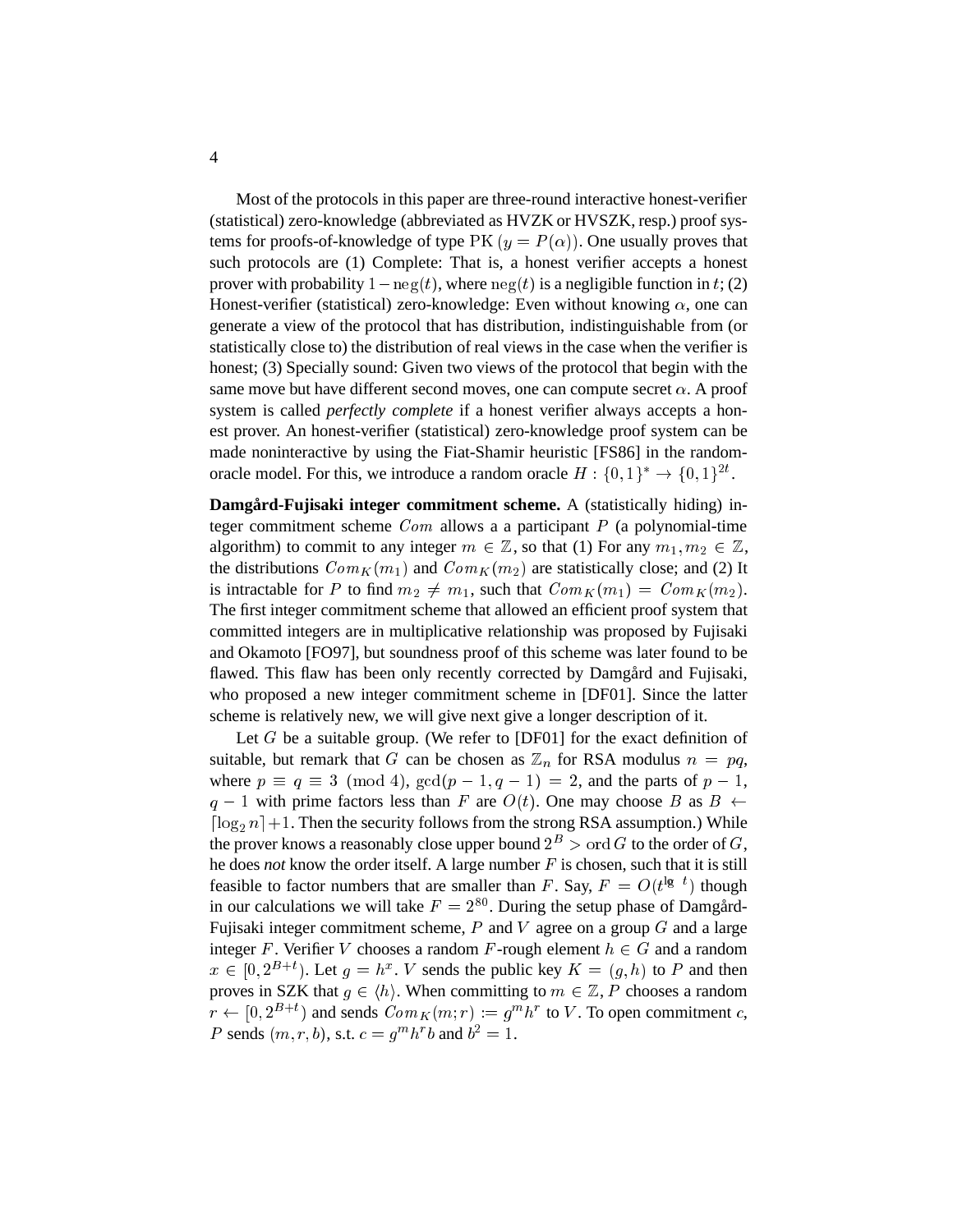**Protocol 1** SZK proof system for multiplicative relationship between committed numbers.

- 1. Prover P chooses a random  $m_1 \leftarrow_R [0, 2^t F T), r_1 \leftarrow_R [0, 2^{t+2t} F), r_2 \leftarrow_R$  $[0, 2^{B+2t} FT)$  and sends  $c_5 \leftarrow g^{m_1} h^{r_1}, c_6 \leftarrow c_1^{m_1} h^{r_2}$  to V.
- 2. Verifier V generates a random  $e \leftarrow_R [0, F)$  and sends it to P.
- 3. Prover sends  $m_2 = m_1 + e\mu_2$ ,  $r_3 \leftarrow r_1 + e\rho_2$  and  $r_4 \leftarrow r_2 + e(\rho_3 \mu_2 \rho_1)$  to V.
- 4. Verifier checks that  $g^{m_2} h^{r_3} c_2^{-e} = c_5$  and  $c_1^{m_2} h^{r_4} c_3^{-e} = c_6$ .

One can build different SZK proof systems for different relationships between committed numbers  $\mu_i$ . In all such proof systems, prover and verifier have to fix a priori upper bound  $T_i$  to every input  $\mu_i$ . Proof system is guaranteed to be SZK only if  $|\mu_i| < T_i$ . In most of the protocols, proof complexity depends on  $\log_2 T_i$ , and hence it is beneficial to compute as precise values of  $T_i$ as feasible. At least it must be the case that  $\log_2 T_i = t^{O(1)}$ .

Let  $\mathcal{C}_{Com}$  denote the commitment space of the used integer commitment scheme (in this concrete case,  $C_{Com} = G$ ) and let  $C_{Com} = \lceil \log_2 |C_{Com}| \rceil$ , with security parameter understood from the context. We will assume in our calculations that  $C_{Com} = 1024$ .

**Proof system for multiplicative relation.** For their own integer commitment scheme, Damgård and Fujisaki [DF01] constructed an efficient proof system for  $\mathrm{PK}\left(\left(\bigwedge_{i=1}^3 c_1 = Com_K(\mu_1; \rho_1)\right)\right)$  $\sim$  $\cdot$  3  $\cdot$  3  $\cdot$  12  $\cdot$  12  $\cdot$  12  $\cdot$  12  $\cdot$  12  $\cdot$  12  $\cdot$  12  $\cdot$  12  $\cdot$  12  $\cdot$  12  $\cdot$  12  $\cdot$  12  $\cdot$  12  $\cdot$  12  $\cdot$  12  $\cdot$  12  $\cdot$  12  $\cdot$  12  $\cdot$  12  $\cdot$  12  $\cdot$  12  $\cdot$  12  $\cdot$  12  $\cdot$  12  $\cdot$  12  $\cdot$  12 ; that is, a proof that a committed integer  $\mu_3$  is product of another two committed integers. We will next give a description of this proof system. Let  $Com$  be the Damgård-Fujisaki integer commitment scheme, let t be the security parameter, let  $K = (g, h)$  be the public key and let  $\log_2 T = t^{O(1)}$ . Then Protocol 1 is a complete, honestverifier SZK, specially sound proof-of-knowledge for multiplicative relationship, assuming that  $\mu_i \in [0, T)$  and  $\rho_i \in [0, 2^{B+t})$ :

Noninteractive version of this proof is  $(e, m_2, r_3, r_4)$ , with  $e = H(c_5, c_6)$ , where V verifies that  $e = H(g^{m_2}h^{r_3}c_2^{-e}, c_1^{m_2}h^{r_4}c_3^{-e}) \pmod{2^t}$ . With parameters  $C_{Com} = 1024$ ,  $F = 2^{80}$ ,  $T = 2^{1024}$ ,  $t = 160$  and  $B = 1024$ , the noninteractive proof has length  $4\log_2 F + 2\log_2 T + 6t + 2B = 320 + 2\log_2 T + 480 +$  $2048 = 2848 + 2 \log_2 T$  bits or  $356 + \frac{1}{4} \log_2 T$  bytes. When  $T = 1024$  then this length is 1024 bits. When  $\mu_1 = \mu_2$  (i.e., Protocol 1 is used to prove that  $\mu_3$ is a square), one can assume that  $\mu_1 = \mu_2 \leq 2^{512}$  and the noninteractive proof is 484 bytes long. Note that only  $\mu_2$  has to be less than T, thus if it is known a priori that one of the arguments might be much greater than another one, it will make sense to use this argument as  $\mu_1$ .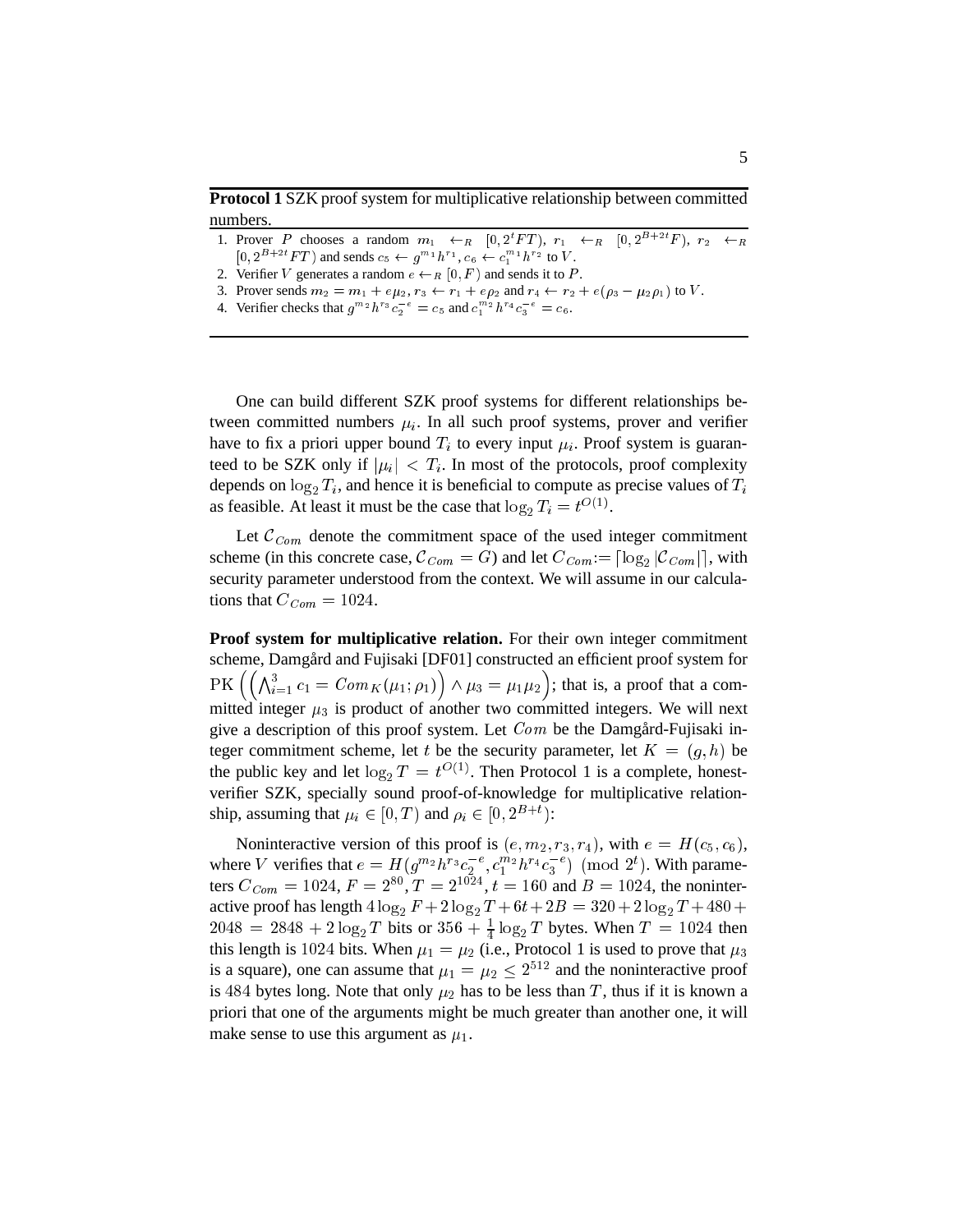**Boudot's membership proof for**  $[0,\infty)$ . Boudot's proof system [Bou00] for  $PK (c = Com<sub>K</sub>(\mu; \rho) \wedge (\mu \ge 0))$  consists of several steps: First, represent  $\mu$ as  $\mu_1^2 + \mu_2$ , where  $\mu_1, \mu_2 = O(\sqrt{\mu})$ . Since  $\mu_1^2 \ge 0$ , one is now only left to prove that  $\mu_2 \geq 0$ . Second, one can prove that  $\mu_2 \geq -\theta$  for  $\theta := 2^t FT^{1/2}$  by using the membership proof with tolerance by Chan, Frankel and Tsiounis [CFT98]. Now, one has proved that  $\mu \ge -\theta$ . Fourth, one can achieve zero tolerance by a priori multiplying  $\mu$  with a suitably chosen constant  $2^x$  such that  $\theta < 2^{x/2}$ . In this case,  $2^{x/2}\mu > -2^{x/2}$  or  $\mu_2 > -1$ . When modified for Damgård-Fujisaki integer commitment system, this proof system has completeness error  $\Theta(1/F)$ ; its noninteractive version is  $1166 + \frac{1}{8}$ - $\log_2 T^{1/2}$  bytes long.

**Algebraic complexity theory.** A *p*-family over  $\mathbb{Z}$  is a sequence  $f = (f_t)$  of multivariate polynomials such that the number of variables as well as the degree of  $f_t$  are polynomially bounded (p-bounded) functions of n. Let  $L(f_t)$  (resp.,  $L_*(f_t)$ ) denote the total complexity of  $f_t$ , that is, the minimum number of arithmetic operations  $\{\cdot, +, -\}$  (resp.,  $\{\cdot\}$ ) sufficient to compute  $f_t$  from the input variables and constants in  $\mathbb Z$  by a straight-line program. We call a p-family f *p*-computable iff the map  $t \mapsto L(f_t)$  is *p*-bounded.

#### **3 Proof that a Committed Number is Nonnegative**

Before treating the general situation of an arbitrary  $(p\text{-bounded})$  Diophantine family S, we will give an efficient membership proof for  $[0,\infty)$ , i.e., that a committed number is nonnegative. There are a few good reasons for proceeding in this order. First, the approach we use in constructing this proof system has much in common with the general solution, and hence it serves as a motivational example. Second, for many  $S$ , there is a more efficient representing polynomial when we consider only nonnegative solutions to this equation; for such an  $S$  it might make sense to use this polynomial and then to prove for every witness that it is nonnegative. Third, a proof system for  $[0,\infty)$  is interesting in its own right, since it is used in many cryptographic protocols. (See [Bou00] for examples.)

The next theorem is crucial for our membership proof:

**Theorem 1.** An integer  $\mu$  can be represented as  $\mu = \mu_1^2 + \mu_2^2 + \mu_3^2 + \mu_4^2$  with integer  $\mu_i$  iff  $\mu \geq 0$ . Moreover, if  $\mu \geq 0$  then the representation  $(\mu_1, \mu_2, \mu_3, \mu_4)$ *can be computed efficiently.*

*Proof.* If  $\mu > 0$ , such  $\mu_i$  exist by a well-known result of Lagrange from 1770. Rabin and Shallit [RS86] proposed a probabilistic polynomial-time algorithm (described in Appendix B) for computing the representation. On the other hand, no negative number is a sum of four squares.  $\Box$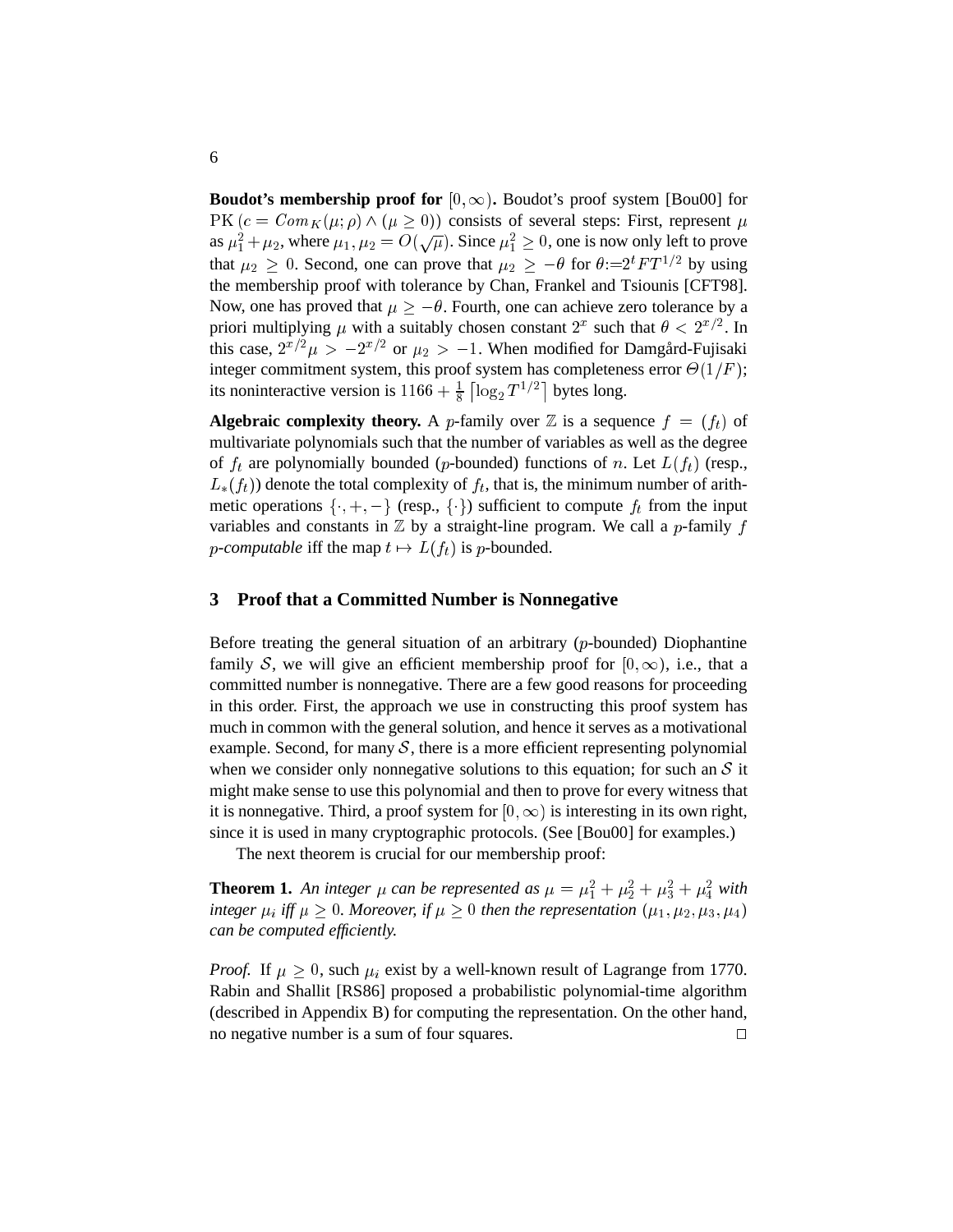**Protocol 2 SZK** proof system for nonnegative integers.

| 1. Prover P represents $\mu$ as $\mu_1^2 + \mu_2^2 + \mu_3^2 + \mu_4^2$ , using the Rabin-Shallit algorithm. For $i \in [1, 4]$ ,                         |
|-----------------------------------------------------------------------------------------------------------------------------------------------------------|
| P chooses random $\rho_i \leftarrow_R [0, 2^{B+t})$ such that $\sum_i \rho_i = \rho$ ; P chooses random $m_{1i} \leftarrow_R$                             |
| $[0, 2^t F T^{1/2}), r_{2i} \leftarrow_R [0, 2^{B+2t} F), r_3 \leftarrow_R [0, 2^{B+2t} F T^{1/2}),$ and lets $c_{1i} \leftarrow g^{\mu_i} h^{\rho_i}$ ,  |
| $c_{2i} \leftarrow g^{m_{1i}} h^{r_{2i}}, c_3 \leftarrow \prod_i c_{1i}^{m_{1i}} \cdot h^{r_3}$ . Prover sends $((c_{1i}, c_{2i})_{i=1}^4, c_3)$ to V.    |
| 2. <i>V</i> generates a random $e \leftarrow_R [0, F)$ and sends it to <i>P</i> .                                                                         |
| 3. P computes $m_{2i} = m_{1i} + e\mu_i$ , $r_{4i} \leftarrow r_{2i} + e\rho_i$ , $i \in [1, 4]$ , and $r_5 \leftarrow r_3 + e\sum_i (1 - \mu_i)\rho_i$ . |
| <i>P</i> sends $((m_{2i}, r_{4i})_{i=1}^4, r_5)$ to <i>V</i> .                                                                                            |

4. *V* checks that (a)  $g^{m_{2i}}h^{r_{4i}}c_{1i}^{-e} = c_{2i}$  for  $i \in [1, 4]$ , and (b)  $\prod_i c_{1i}^{m_{2i}} \cdot h^{r_5}c^{-e} = c_3$ .

Briefly, during our proof system for  $[0,\infty)$ , prover first uses the Rabin-Shallit algorithm to represent  $\mu$  as  $\mu_1^2 + \mu_2^2 + \mu_3^2 + \mu_4^2$  (or a *witness*). After that, he proves to  $V$  in SZK that she knows such a representation. Complete proof system is given by the next theorem:

**Theorem 2.** *Let* Com *be the Damgard-Fujisaki integer commitment scheme, ˚ let t be the security parameter and let*  $T = n^{O(1)}$ . Let  $K = (g, h)$  *be the public key. Protocol 2 is a perfectly complete, honest-verifier SZK and specially* sound proof system for PK  $\left(c = Com_K(\sum_{i=1}^4 \mu_i^2; \rho) \right)$  *, or equivalently in the epistemic sense, for* PK  $(c = Com_K(\mu) \wedge \mu > 0)$ , if  $\mu < T$ .

(Proof of this theorem is given in Appendix A.) Noninteractive version of this protocol is  $((c_{1i})_{i=1}^4, e; (m_{2i}, r_{4i})_{i=1}^4, r_5)$ , where the verifier checks that  $e=H((c_{11})_{i=1}^4,(g^{m_{2i}}h^{r_{2i}}c_{1i}^{-e})_{i=1}^4,c^{-e}\prod_i c_{1i}^{m_{2i}}\cdot h^{r_5})\pmod{2^t}.$  The length of noninteractive proof system is  $4C_{Com} + 2t + 4(B + 3t + 2 \log_2 F + \frac{1}{2} \log_2 T) +$  $B + 2t + 10g_2 t + \frac{1}{2}10g_2 t = 4090 + 100 + 4 \cdot (1024 + 240 + 100) + 1024 +$  $160 + 80 + \frac{5}{2} \log_2 T = 11216 + \frac{5}{2} \log_2 T$  bits or  $1402 + \frac{5}{16} \log_2 T$  bytes.

Hence, noninteractive version of Protocol 2 is  $\approx 20\%$  longer than Boudot's proof system for the same problem. However, our proof system enjoys the property of perfect completeness, while Boudot's proof system has completeness error  $\Theta(1/F)$ . This result in interesting by itself, in particular since by a result of Vadhan, no complexity-preserving strong black-box transformation can eliminate completeness error [Vad00].

#### **4 Membership Proofs from Diophantine Equations**

The ideas used in Section 3 to build an efficient membership proof for  $[0,\infty)$  can be generalized for proving in SZK that the committed tuple  $\mu = (\mu_1, \dots, \mu_m)$ belongs to many other (not necessary finite) sets  $S \subset \mathbb{Z}^m$ . For this we have to introduce a more complexity-theoretic flavor of Diophantine sets.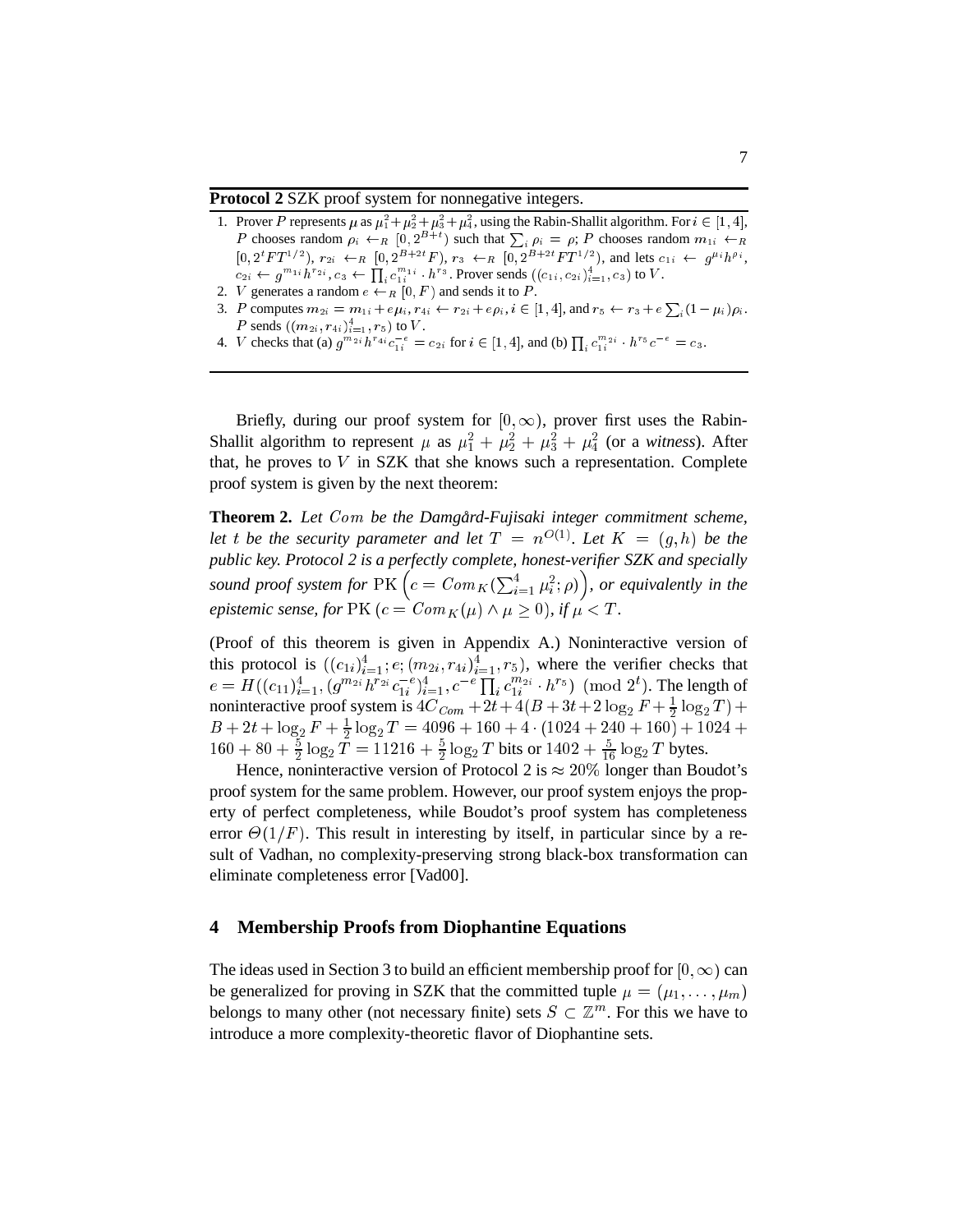*Definitions.* Let  $S = (S_t)$  be a family of sets, such that the elements in  $S_t$  have length that is polynomial in <sup>t</sup>. We say that the family <sup>S</sup> is <sup>p</sup>*-bounded Diophantine* if there exists a uniform family  $\mathcal{R}_S = (R_{S,t})$  of p-computable polynomials with integer coefficients, such that for every  $t, x \in S_t$  iff there exists a *witness* y such that  $R_{S,t}(x; y) = 0$ . We say that the family S is *possesses a certifier*  $\mathcal{R}_S$ if there exists a family  $\mathcal{R}_S = (R_{S,t})$  of p-bounded polynomials and a family of polynomial-time algorithms  $\mathcal{C}_S = (C_{S,t})$ , such that for every  $t, x \in S_t$  iff  $R_{S,t}(x; C_{S,t}) = 0$ . If  $R_{S,t}$  is a polynomial that does not depend on t, we say that <sup>S</sup> *has an unbounded Diophantine membership proof*. In the latter case one often (but not always) assumes that  $\mathcal{S} = \bigcup_t S_t$  is a set itself.

Given a statistically hiding integer commitment scheme like [DF01] where one can prove in SZK that two committed integers are in an additive or in a multiplicative relationship, one can prove in SZK that a polynomial relationship holds between a number of committed integers, by using the methodology of [FO97]. Now, let  $S = (S_t)$  have a p-bounded Diophantine membership proof. By using an integer commitment scheme, one can then prove in SZK that he knows a y, s.t.  $R_{\mathcal{S},t}(x; y) = 0$ . Thus, such a proof is a valid proof system for  $PK (c_i = Com_K(\mu_i; \rho_i) \wedge \cdots \wedge c_n = Com_K(\mu_n; \rho_n) \wedge (\mu_1, \ldots, \mu_n) \in S_t).$ 

**Discussion.** The first example SZK proof system (for  $S = [0, \infty)$ ) was already given in Section 3. As seen from this example, communication complexity of such a proof system depends linearly on  $L_*(S_t)$  and on values  $\log_2 T_i$ , where  $T_i$ is an a priori upper bound on input  $x_i$ . If the membership proof is unbounded then  $L_*(S_t)$  is a constant and communication complexity is just a linear function of  $\log_2 T_i$ -s. (That is, on the input length, being hence optimal.) This explains why we are especially interested in unbounded Diophantine families  $S$ . Surprisingly, as we will see later on, there are many cryptographically interesting unbounded Diophantine families <sup>S</sup>.

Certifier is needed in situation where a party in a cryptographic protocol needs to prove that he has performed correct calculations over some data that were received from sources not controlled by him. On the other hand, when the prover can generate a committed number by himself and just has to prove that this number belongs to some correct set (e.g., is nonnegative, or is composite), certifier is not necessary.

Often, in the definition of Diophantine sets it is required that the witness must be nonnegative. However, if S has a representing polynomial  $R_S(x; y)$ then  $x \in S_t \iff (\exists y, y' \in [0, \infty)) [R_{S,t} (x; y_1 - y'_1, \dots, y_m - y'_m) = 0].$  One the other hand, if S has a nonnegative representing polynomial  $R'_{S}(x; y)$  with nonnegative witnesses then it is represented by  $R'_{S,t}(p_{11}^2 + \cdots + p_{14}^2, \ldots, p_{n1}^2 + \cdots)$  $\cdots + p_{n4}^2$ ;  $q_{11}^2 + \cdots + q_{14}^2$ ,  $\ldots$ ,  $q_{m1}^2 + \cdots + q_{m4}^2$ ).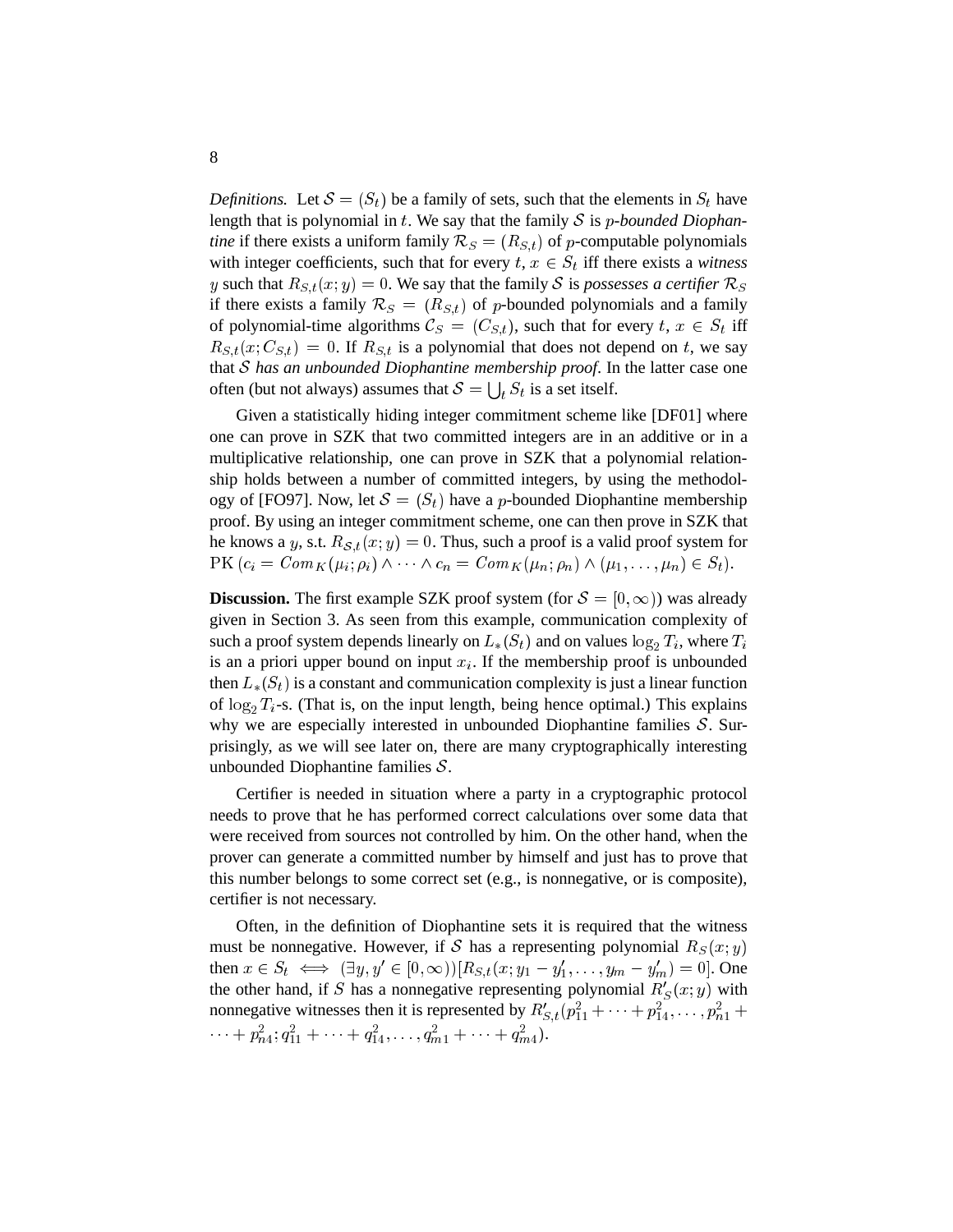|                                                                                                  | Кs                                        | Us.                       |
|--------------------------------------------------------------------------------------------------|-------------------------------------------|---------------------------|
| $a, \infty$                                                                                      | $ y_1^2 + y_2^2 + y_3^2 + y_4^2 - x + a $ | [RS86]                    |
| $(-\infty, b)$                                                                                   | $ y_1^2 + y_2^2 + y_3^2 + y_4^2 + x - b $ | <b>IRS861</b>             |
| $\left  \left\{ \left( x_{1},x_{2},x_{3}\right) : \gcd(x_{1},x_{2}) \mid x_{3} \right\} \right $ | $x_1y_1 + x_2y_2 - x_3$                   | <b>Extended Euclidean</b> |
| $\{(x_1,x_2): x_2   x_1\}$                                                                       | $x_1 - x_2y_1$                            | $y_1 \leftarrow x_1/x_2$  |

**Table 1.** Some unbounded Diophantine sets  $S$  with representing polynomials and certifiers.

Next, let  $S_1$  and  $S_2$  be Diophantine sets with representing polynomials  $R_{S_i}$ , s.t.  $x \in S_i \iff (\exists y)[R_{S_i}(x; y) = 0]$ . Then (1)  $S = S_1 \cup S_2$  is Diophantine, with  $R_{\mathcal{S}_1\cup\mathcal{S}_2}(x; y, z) = R_{\mathcal{S}_1}(x; y)R_{\mathcal{S}_2}(x; z)$ ; and (2)  $\mathcal{S} = \mathcal{S}_1 \cap \mathcal{S}_2$  is Diophantine, with  $R_{\mathcal{S}_1\cap\mathcal{S}_2}(x; y, z) = P_{\mathcal{S}_1}^2(x; y) + P_{\mathcal{S}_2}^2(x; z)$ . Therefore, if  $\mathcal{S}_1$  and  $\mathcal{S}_2$  are (p-bounded) Diophantine then so are  $S_1 \cup S_2$  and  $S_1 \cap S_2$ ; thus the latter sets also have Diophantine membership proofs. However, described compositions add an extra multiplication per every union and two multiplications per every intersection, which is an undesirable overhead. A more efficient way is to use the methodology of Cramer, Damgård and Schoenmakers [CDS94] of composing several proofs-of-knowledge; when using their methods, we get Diophantine membership proofs for  $S_1 \cup S_2$  and  $S_1 \cap S_2$  that do not require extra multiplications.

The methodology of [CDS94] is is limited to composing sets by using the union and interaction but not complementing. (This is not surprising. More generally, the complement of a recursively enumerable set is not always recursively enumerable.) For example, one cannot derive from the framework of [CDS94] an efficient proof that a committed integer  $\mu$  is *not* equal to some constant  $\alpha$ , starting only from positive proofs. (Although efficient proof systems for  $\mu \neq a$ exist [MS97].) An important feature of our approach is that we can implement nonmembership proofs. Reason for this lies in the flexibility that we have when choosing the sets  $S$ . More precisely, efficient negative proofs are possible since some of these sets S (like  $[a,\infty)$  and  $(-\infty, b]$ ) are infinite, but their intersections are finite. We will present corresponding examples in a few paragraphs.

**Examples.** Some unbounded Diophantine sets  $S$  together with their representing polynomials and certifiers are depicted by Table 1. A few sets that are intersections of simpler sets are depicted by Table 2. Note that noninteractive version of SZK proof system for  $\mu \in [a, b]$  has interaction length  $2804 + \frac{5}{8} \log_2(b - a)$ bytes, since one can set  $T \leftarrow b-a$ . The set of composite numbers does not have a certifier unless factoring is easy. Other sets in this table have a certifier.

Let us look at more interesting examples. An efficient Diophantine membership proof system for PK  $(c = Com_K(\mu) \wedge \mu \notin [a, b])$  can be based on the fact that  $x \notin [a, b]$  iff  $(\exists y)[R_{b+1,\infty}(x; y) = 0] \vee (\exists y)[R_{(-\infty,a-1]}(x; y) = 0].$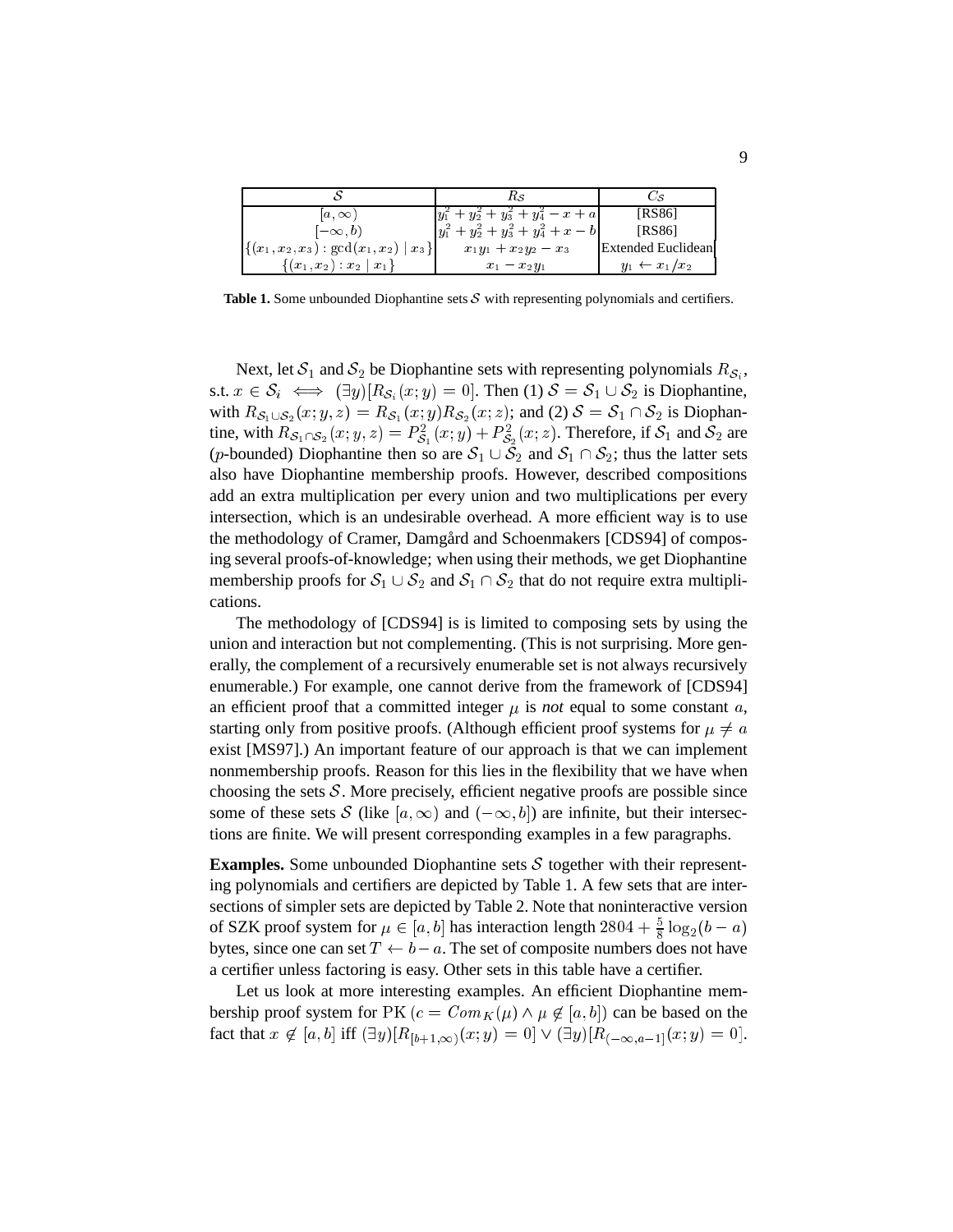|                                                                                       | To prove that you know such $x_i$ , show that               |
|---------------------------------------------------------------------------------------|-------------------------------------------------------------|
| $[a, b]$ $(a < b)$                                                                    | $x \in [a, \infty), x \in (-\infty, b]$                     |
| $\mathbb{Z}\setminus\{2^s : s \in \mathbb{Z}\}\$                                      | $x = y_1(2y_2 + 1) - x, y_2 > 0$                            |
| Set of composite numbers                                                              | $x = y_1y_2, y_1 > 1, y_2 > 1$                              |
| Set of nonsquares                                                                     | $ x = y_1^2 + y_2, x = (y_1 + 1)^2 - y_3, y_2 > 0, y_3 > 0$ |
| $\left  \left\{ \left( x_1, x_2, x_3 \right) : x_1 = x_2 \pmod{x_3} \right\} \right $ | $x_1 = x_2 + x_3y_1, x_1 < x_3.$                            |
| $\vert \{(x_1,x_2,x_3): x_3 = \gcd(x_1,x_2)\}\vert$                                   | $gcd(x_1, x_2)   x_3, x_3   x_1, x_3   x_2$                 |

**Table 2.** Some more examples.

If  $a = b$ , this yields a Diophantine proof system that a committed number is not equal to some constant <sup>a</sup>. Moreover, one can prove that two committed numbers  $x_1$  and  $x_2$  are not equal, by proving that  $(\exists y)[(x_1 = x_2 + y) \land$  $(y_1 \neq 0)$ . This approach can be generalized to an arbitrary function g. Let  $S = \{(x_1, \ldots, x_n) : x_n = g(x_1, \ldots, x_{n-1})\}, g$  a function, be a p-bounded (resp., unbounded) Diophantine set with representing polynomial  $R_{\mathcal{S}} = (R_{\mathcal{S},t})$ . Then  $S' = \{(x_1, \ldots, x_n) : x_n \neq g(x_1, \ldots, x_{n-1})\}$  is p-bounded (resp., unbounded) Diophantine: Namely, it suffices to show that  $y = g(x_1, \ldots, x_n)$  and that  $x_0 \neq y$ .

Since the set of primes is recursively enumerable the DPRM theorem says that it is also Diophantine. Jones, Sato, Wada and Wiens [JSWW76] described a certain Diophantine equation system of <sup>14</sup> equations in <sup>26</sup> variables that has a positive integral solution iff one of parameters is a prime. Thus, one can prove that a committed number is prime by proving that he knows an integral solution to this equation system, and then proving that all solutions are positive. However, several witnesses  $y_i$  have superpolynomial length in |x| and hence the set of primes is not known to have a Diophantine membership proof. Finally, a longer example for exponential relationship will be given in Appendix C

# **5 Applications to Encrypted Numbers**

**Proof that committed number = encrypted number.** Let  $(G, E, D)$  be a homomorphic public-key cryptosystem with  $\mathcal{M} = \mathbb{Z}_M$  and public key  $K_e$ . In cryptographic protocols, one often needs a zero-knowledge proof that an *encrypted* number belongs to some set <sup>S</sup>. For many cryptographically interesting sets  $S \in \mathbb{Z}^n$ , we are not aware of any efficient membership proofs for  $PK((\bigwedge_i c = E_{K_e}(\mu_i; \rho_i)) \wedge (\mu_1, \dots, \mu_n) \in S)$  that base solely on the security of the used encryption scheme. However, the next methodology enables to construct such proof systems, assuming that  $S \subseteq \mathbb{Z}_{M}^{n}$  (an example S could be  $S = \{(x_1, x_2, x_1^{x_3} : (x_1, x_2, x_1^{x_2}) \in \mathbb{Z}^3\})$  and there is an efficient proof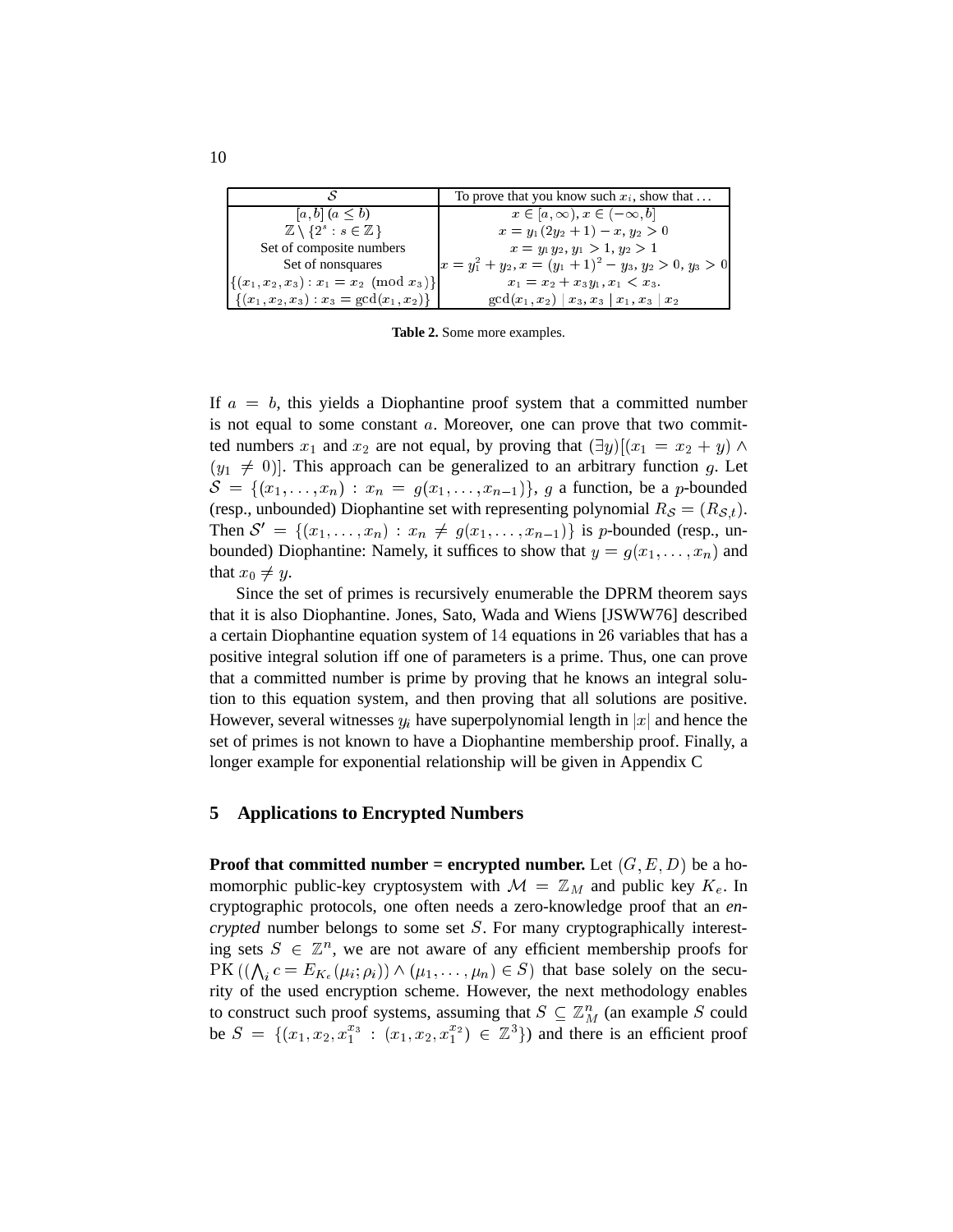system for PK ( $c = Com_{K_c}(\mu; \rho) \wedge \mu \in S$ ), where *Com* is an integer commitment scheme with key  $K_c$ :

- 1. For every *i*, P creates a random  $r_i$  and sends  $c'_i = Com_{K_c}(\mu_i; r_i)$  to verifier.
- 2. For every *i*, *P* that PK  $(c_i = E_{K_e}(\mu_i; \rho_i) \wedge c_i' = Com_{K_e}(\mu_i; \rho_i')).$
- 3. Finally, P that PK  $((\bigwedge_i c_i = Com_{K_c}(\mu_i; \rho)) \wedge (\mu_1, \ldots, \mu_n) \in S)$ .

Note that  $E_{K_e}(m + kM; r) = E_{K_e}(m; r)$  and therefore in the second step, P should prove that PK  $(c_i = E_{K_{\epsilon}}(\mu_i \pmod{M}; \rho_i) \wedge c'_i = Com_{K_{\epsilon}}(\mu_i; \rho'_i)).$ We will omit the " $(mod M)$ " notation for the sake of simplicity.

Now, assuming that there is an efficient (Diophantine) proof system for  $PK (c = Com_{K_c}(\mu; \rho) \land \mu \in S)$ , we are only left to prove the next result.

**Theorem 3.** *Let* Com *be the Damgard-Fujisaki integer commitment scheme ˚* and let  $\Pi = (G, E, D)$  be a homomorphic public-key cryptosystem. Let t *be the security parameter and let*  $T = t^{O(1)}$ *. Let*  $\rho_2 \in [0, 2^{B+t})$ *. The next protocol is a complete, honest-verifier SZK, specially sound proof system for*  $PK (c_1 = E_{K_e}(\mu; \rho_1) \wedge c_2 = Com_{K_e}(\mu; \rho_2))$ , given that  $\mu < T$ :

- *1. Prover generates*  $m_1 \leftarrow_R [0, 2^t FT)$ ,  $r_1 \leftarrow_R \mathcal{R}$ ,  $r_2 \leftarrow_R [0, 2^{B+2t} F)$ , sets  $c_3 \leftarrow E_{K_e}(m_1; r_1), c_4 \leftarrow Com_{K_e}(m_1; r_2)$  and sends  $(c_3, c_4)$  to verifier.
- *2. Verifier generates*  $e \leftarrow_R [0, F]$  *and sends*  $e$  *to Prover.*
- *3. Prover sets*  $m_2 \leftarrow m_1 + e\mu$ ,  $r_3 \leftarrow r_1 + e\rho_1$  and  $r_4 \leftarrow r_2 + e\rho_2$  and sends  $(m_2, r_3, r_4)$  *to verifier.*
- 4. Verifier checks that  $c_3 = E_{K_e}(m_2;r_3) \cdot c_1^{-e}$  and  $c_4 = Com_{K_e}(m_2;r_4) \cdot c_2^{-e}$ .

 $\overline{\phantom{a}}$ 

Proof of this theorem is given in Appendix D.

As previously, let C denote the ciphertext space of  $\Pi$  and  $C_{Com}$  the commitment space of Com. Noninteractive version of the presented proof system has length  $5t+2\log_2 F + B+\log_2 T + R = 5\cdot 80 + 2\cdot 80 + 1024 + 1024 + 1024 = 3632$ bits or <sup>454</sup> bytes.

**Interval membership proof for an encrypted integer.** As a concrete application, let us describe a proof system for PK  $(c = E_K(\mu; \rho) \land \mu \in [a, b])$ :

- 1. Prover P generates  $r_1 \leftarrow_R [0, 2^{B+2t}), c_1 \leftarrow Com_{K_c}(\mu; r_1)$  and sends  $c_1$  to verifier.
- 2. P proves to V that PK  $(c = E_K(\mu; \rho) \wedge c_1 = Com_{K_c}(\mu; \rho_1)).$
- 3. P proves to V that PK  $(c_1 = Com_{K_c}(\mu; \rho) \wedge \mu \in [a, b]).$

Noninteractive version of this proof system is  $128+454+2784+\frac{5}{8}\log_2(b-a)$  $3366 + \frac{5}{8} \log_2(b-a)$  bytes long.

As noted before, it must be the case that  $[a, b] \subset \mathcal{M}$  for this proof to work. In particular, we cannot take  $S = [0,\infty)$ . Therefore, to construct a proof that an

 $-$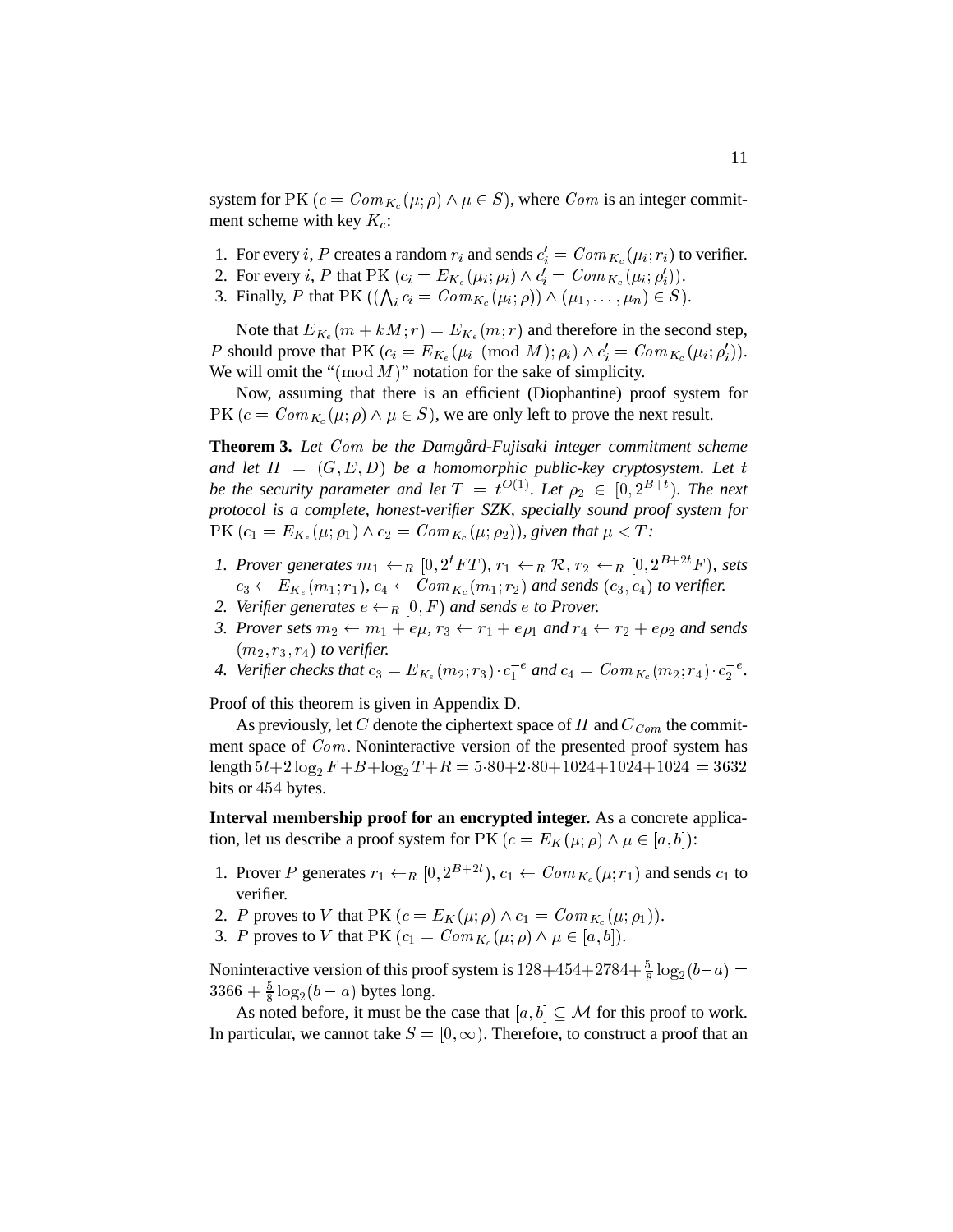encrypted number  $\mu$  does not belong to  $[a, b] \subset \mathcal{M} = \mathbb{Z}_M$ , it does not suffice to prove in step 3 that  $\mu \in (-\infty, a - 1] \vee \mu \in [b + 1, \infty)$ : Instead, one must prove that  $\mu \in [0, a - 1] \vee \mu \in [b + 1, M - 1].$ 

**Membership proof in exponents for encrypted number** In several cryptographic protocols like electronic voting [DJ01], one needs membership proofs in exponents: That is, proofs of type PK  $(c = E_{K_{\epsilon}}(n^{\mu}; \rho) \wedge \mu \in [0, b])$  for some n. We will give an efficient SZK proof-of-knowledge of a small discrete logarithm of committed number in the special case when  $n$  is a prime. Since  $n$  is a prime then  $\log_n m \in [0, b]$  iff  $m \mid n^b$  and  $\mu > 0$ . (Thus, we use two sets,  $S_1 = \{x_1 : x_1 \mid n^b\}$  and  $S_2 = \{x_1 : x_1 \geq 0\}$ .) Using this observation and ideas from the previous sections of the current paper, we have established that one needs to describe a SZK proof that  $c = E_{K_e}(\mu; \rho) \wedge c_2 = Com_{K_e}(\mu; \rho_2) \wedge c_3 =$  $Com_{K_c}(\mu_3;\rho_3) \wedge c_4 = Com_{K_c}(n^b;\rho_4) \wedge \mu_3 = n^b \wedge \mu > 0$ . This can be done as follows:

- 1. Prover lets  $r_1 \leftarrow_R [0, 2^{B+2t}), c_2 \leftarrow Com_{K_c}(\mu; r_1), r_2 \leftarrow_R [0, 2^{B+2t}),$  $c_3 \leftarrow \textit{Com}_{K_c}(n^b/\mu;r_2), c_4 \leftarrow \textit{Com}_{K_c}(\mu_4;0)$ . She sends  $(c_2,c_3)$  to verifier who computes  $c_4 \leftarrow Com_{K_c}(\mu_4; 0)$ .
- 2. P proves to V that PK  $(c = E_{K_e}(\mu; \rho_1) \wedge c_2 = Com_{K_e}(\mu; \rho_2)).$
- 3. P proves to V that PK  $\left(\bigwedge_{i=2}^4 c_i = E_{K_e}(\mu_i; \rho_i)\right)$  $\cdots$  ( $\cdots$  32)  $\big)$ . (I.e., that  $\mu_2 \mid n^b$ .)

 $\sim$ 

4. P proves to V that PK  $(c_2 = E_{K_e}(\mu; \rho) \wedge \mu \ge 0)$ .

Noninteractive version of this proof system has length  $256+454+612+1402+$  $\frac{5}{16}$  log<sub>2</sub>(b – a) = 2724 +  $\frac{5}{16}$  log<sub>2</sub>(b – a) bytes. As an interesting sidenote, one could further shorten this proof by using the result of Legendre that if  $n^{\mu} \neq$  $4<sup>s</sup>(8k + 7)$  for some s, k (for example, if n is a power of two) then  $n<sup>\mu</sup>$  can be represented as a sum of three squares.

**Application to E-voting.** Until now, the best (perfect) zero-knowledge proof system for the same problem seems to be due Damgård and Jurik [DJ01], who used membership proof in exponents to prove vote correctness with  $n$  being the (maximum) number of voters. While their membership proof in exponents did not require *n* to be a prime, its length was  $\approx \lceil \log_2 V \rceil \cdot (6C + M + 3t + 4R)$ , where  $V$  being the number of candidates to vote for. In the Damgård-Jurik proof system, the length of the interaction will be greater than in ours as soon as  $V \geq 8$ . However, our constant-size proof system is possible only since we restricted *n* to be prime.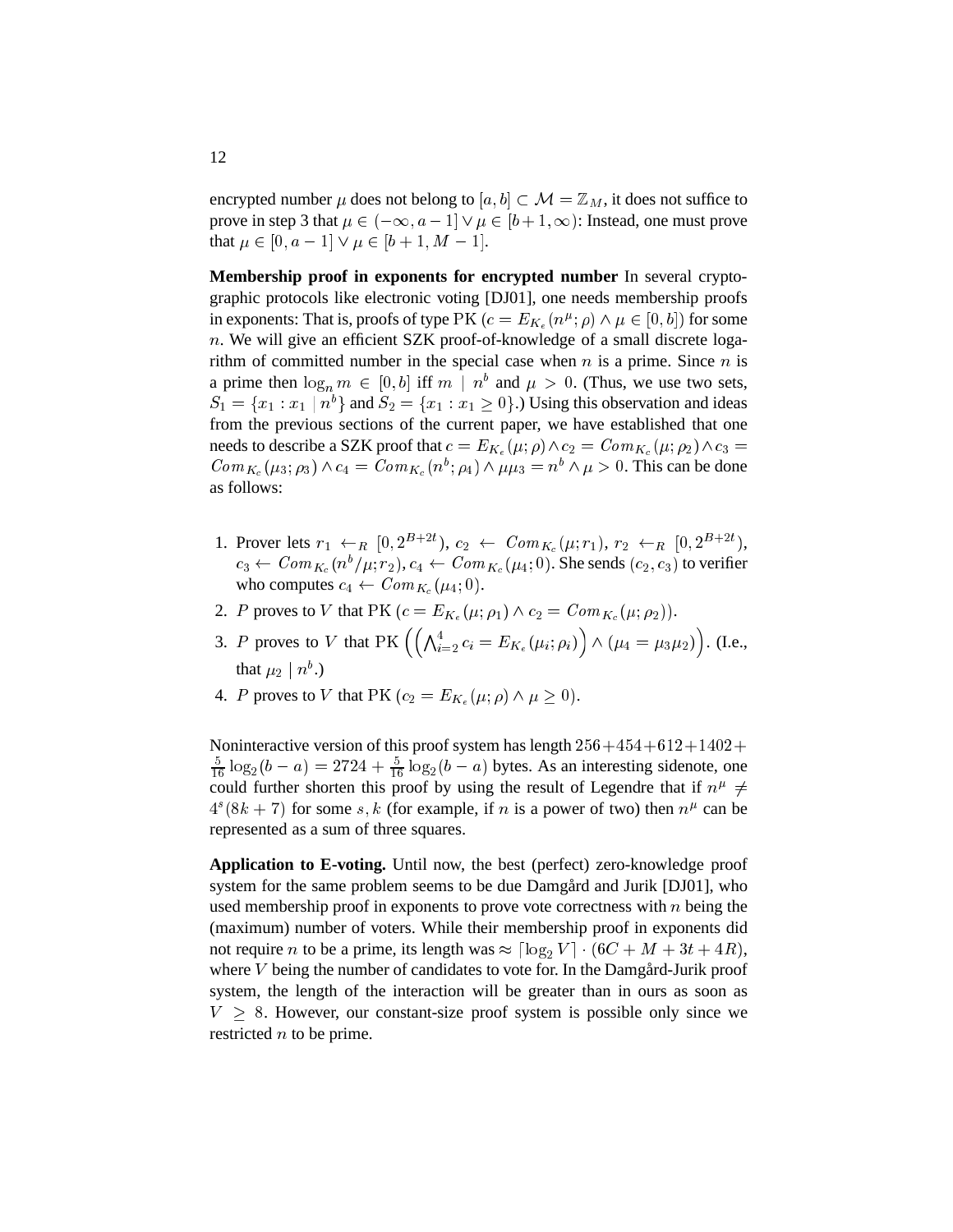#### **Further Work**

Efficient Diophantine membership proofs can be given for many interesting sets  $S \subset \mathbb{Z}$ . We did certainly not mention all cryptographically relevant sets S that have such proofs. Full version of this paper will also give more insight into the complexity-theoretic aspects of <sup>p</sup>-bounded Diophantine sets.

#### **References**

- [Bou00] Fabrice Boudot. Efficient Proofs that a Committed Number Lies in an Interval. In Bart Preneel, editor, *Advances on Cryptology — EUROCRYPT 2000*, volume 1807 of *Lecture Notes in Computer Science*, pages 431–444, Bruges, Belgium, 14–18 May 2000. Springer-Verlag.
- [CDS94] Ronald Cramer, Ivan Damgård, and Berry Schoenmakers. Proofs of Partial Knowledge and Simplified Design of Witness Hiding Protocols. In Yvo G. Desmedt, editor, *Advances in Cryptology—CRYPTO '94*, volume 839 of *Lecture Notes in Computer Science*, pages 174–187, Santa Barbara, USA, 21–25 August 1994. Springer-Verlag.
- [CFT98] Agnes Chan, Yair Frankel, and Yiannis Tsiounis. Easy Come Easy Go Divisible Cash. In Kaisa Nyberg, editor, *Advances on Cryptology — EUROCRYPT '98*, volume 1403 of *Lecture Notes in Computer Science*, pages 561–575, Helsinki, Finland, June 1998. Springer-Verlag.
- [CM99] Jan Camenisch and Markus Michels. Proving in Zero-Knowledge that a Number Is the Product of Two Safe Primes. In Jacques Stern, editor, *Advances on Cryptology — EUROCRYPT '99*, volume 1592 of *Lecture Notes in Computer Science*, pages 107– 122, Prague, Czech Republic, 2–6 May 1999. Springer-Verlag.
- [Dav73] Martin Davis. Hilbert's Tenth Problem is Unsolvable. *American Mathematical Monthly*, 80(3):233–269, March 1973.
- [DF01] Ivan Damgård and Eiichiro Fujisaki. An Integer Commitment Scheme Based on Groups with Hidden Order. Technical Report 064, IACR, 13 August 2001. Available at http://eprint.iacr.org/2001/064/.
- [DJ01] Ivan Damgård and Mads Jurik. A Generalisation, a Simplification and Some Applications of Paillier's Probabilistic Public-Key System. In Kwangjo Kim, editor, *Public Key Cryptography '2001*, volume 1992 of *Lecture Notes in Computer Science*, pages 119–136, Cheju Island, Korea, 13–15 February 2001. Springer-Verlag.
- [FO97] Eiichiro Fujisaki and Tatsuaki Okamoto. Statistical Zero Knowledge Protocols to Prove Modular Polynomial Relations. In Burton S. Kaliski, editor, *Advances on Cryptology — CRYPTO '97*, volume 1294 of *Lecture Notes in Computer Science*, pages 16–30, Santa Barbara, USA, 17–21 August 1997. Springer-Verlag.
- [FS86] Amos Fiat and Adi Shamir. How to Prove Yourself: Practical Solutions to Identification and Signature Problems. In Andrew M. Odlyzko, editor, *Advances in Cryptology—CRYPTO '86*, volume 263 of *Lecture Notes in Computer Science*, pages 186–194, Santa Barbara, California, USA, 11–15 August 1986. Springer-Verlag, 1987.
- [JSWW76] James P. Jones, Daihachiro Sato, Hideo Wada, and Douglas Wiens. Diophantine Representation of the Set of Prime Numbers. *American Mathematical Monthly*, 83(6):449–464, June–July 1976.
- [Mat70] Yuri Matiyasevich. Enumerable Sets are Diophantine. *Soviet Math., Doklady*, 11:354–358, 1970. English translation.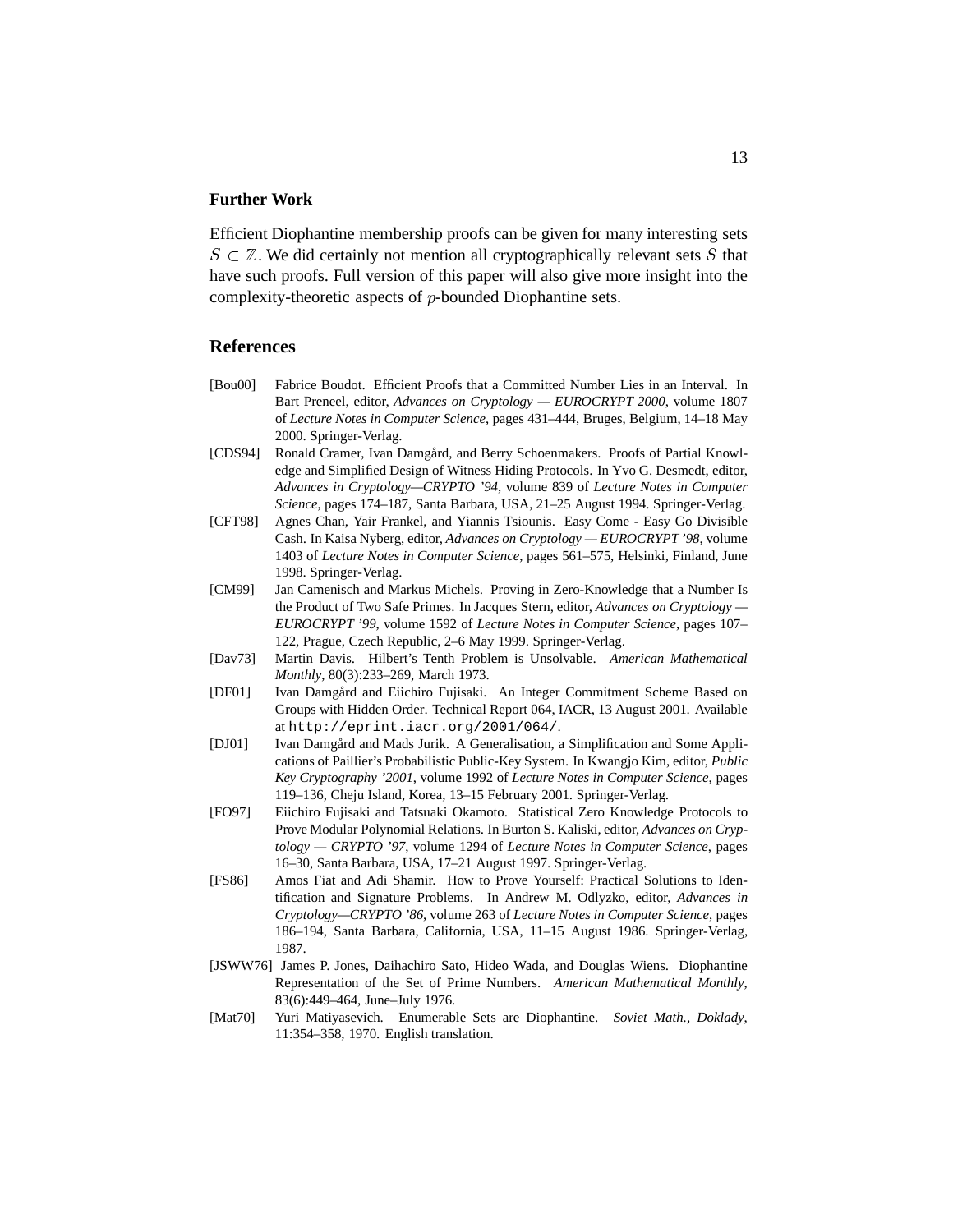- [MS97] Markus Michels and Markus Stadler. Efficient Convertible Undeniable Signature Schemes. In *Proc. 4th Workshop on Selected Areas in Cryptography (SAC'97)*, pages 231–244, Ottawa, Canada, 1997.
- [Pai99] Pascal Paillier. Public-Key Cryptosystems Based on Composite Degree Residuosity Classes. In Jacques Stern, editor, *Advances on Cryptology — EUROCRYPT '99*, volume 1592 of *Lecture Notes in Computer Science*, pages 223–238, Prague, Czech Republic, 2–6 May 1999. Springer-Verlag.
- [RS86] Michael O. Rabin and Jeffrey O. Shallit. Randomized Algorithms in Number Theory. *Communications in Pure and Applied Mathematics*, 39:239–256, 1986.
- [Vad00] Salil P. Vadhan. On Transformation of Interactive Proofs that Preserve the Prover's Complexity. In *Proceedings of the Thirty-Second Annual ACM Symposium on the Theory of Computing*, pages 200–207, Portland, Oregon, USA, 21–23 May 2000. ACM Press.

# **A Proof of Theorem 2**

This appendix provides the proof of Theorem 2.

*Proof.* Completeness:  $g^{m_{2i}}h^{r_{4i}}c_{1i}^{-e} = g^{m_{1i}+e\mu_i}h^{r_{2i}+e\rho_i}g^{-e\mu_i}h^{-e\rho_i} =$  $g^{m_{1i}}h^{r_{2i}} = c_{2i}$  and  $\prod_i c_{1i}^{m_{2i}} + h^{r_5}c^{-e} =$  $\prod_i c_{1i}^{m_{1i}}$  .  $\overline{\phantom{a}}$  $\int_{R}^{r_1} e^{2i\pi} \frac{1}{2} e^{2i\pi} \frac{1}{2} \frac{1}{2} \int_{R}^{R} e^{2i\pi} \frac{1}{2} e^{2i\pi} \frac{1}{2} e^{2i\pi} \frac{1}{2} \int_{R}^{R} e^{2i\pi} \frac{1}{2} e^{2i\pi} \frac{1}{2} \int_{R}^{R} e^{2i\pi} \frac{1}{2} \frac{1}{2} \int_{R}^{R} e^{2i\pi} \frac{1}{2} \frac{1}{2} \int_{R}^{R} e^{2i\pi} \frac{1}{2} \frac{1}{2} \int$  $\prod_i c_{1i}^{m_{1i}} \cdot h^{r_3} = c_3.$ 

Honest-verifier SZK. The simulator acts as follows. For  $i \in [1, 4]$ , generate  $c_{1i} \leftarrow_R \mathcal{C}_{Com}$ ,  $m_{2i} \leftarrow_R [0, 2^F T)$ ,  $r_{4i} \leftarrow_R [0, 2^{B+2t} F)$ . Generate  $e \leftarrow_R [0, F), r_5 \leftarrow_R [0, 2^{B+2t} FT)$ . For  $i \in [1, 4]$ , let  $c_{2i} \leftarrow g^{m_{2i}} h^{r_{4i}} c_{1i}^{-e}$ . Let  $c_3 \leftarrow \prod_i c_{1i}^{m_{2i}} \cdot h^{r_5} c^{-e}$ . The resulting view  $((c_{1i}, c_{2i})_{i=1}^4, c_3; e; (m_{2i}, r_{4i})_{i=1}^4, r_5)$ is accepting and has distribution, statistically close to the distribution of views in a real execution.

Special soundness (from two accepting views,  $((c_{1i}, c_{2i})_i, c_3; e; (m_{2i}, r_{4i})_i, r_5)$  and  $((c_{1i}, c_{2i})_i, c_3; e'; (m_{2i}', r_{4i}'), r_5')$  with  $e \neq e',$  one can efficiently find a pair  $((\mu_i)_i, \rho)$ , such that  $c = Com_K(\sum \mu_i^2; \rho)$ ): Given such views,  $g^{m_{2i}-m'_{2i}}h^{r_{4i}-r'_{4i}} = c_{1i}^{e-e'}$ , for  $i \in [1,4]$ , and  $\frac{1}{1}$   $(m_{2i}-m_{2i}^l)$  is the set of the set of the set of the set of the set of the set of the set of the set of the set of the set of the set of the set of the set of the set of the set of the set of the set of the s  $\imath$  $\int_{1i}^{(m_{2i}-m_{2i})}$   $\cdot$   $h^{r_5-r'_5}$  =  $c^{e-e'}$ . We say that we have a bad case, if either  $(e - e')$   $\not\mid (m_{2i} - m'_{2i})$  or  $(e - e')$   $\not\mid (r_{4i} - r'_{4i})$  for some  $i \in [1, 4]$ or  $(e - e')$   $\sqrt{(r_5 - r'_5)}$ . As in [DF01], we can argue that the bad case appears with a negligible probability if the group assumptions hold. Otherwise (when we do not have the bad case), let  $\mu_i \leftarrow (m_{2i} - m'_{2i})/(e - e')$ and  $\rho_i$   $\leftarrow$   $(r_{4i} - r'_{4i})/(e - e');$  then  $c_{1i}$  can be opened as  $c_{1i} = g^{\mu_i}h^{\rho_i}$ , for  $i \in [1, 4]$ , and c can be opened as  $c = \prod$  $_i$   $c_{1i}^r$  $h^{n}$  ·  $h^{(r_5-r_5)/(e-e)} =$  $\cdots$  $\Sigma$  i  $^{\mu_i}h^{\bar{\nu}}$  $\sum_i \rho_i \, \mathcal{h}^{ij} (r_5\!-\!r_5^{\prime})/(e\!-\!e^{\prime}) \, = q$  $\Sigma_i$   $\mu_i^2 h_i^2$  $\sum_i \mu_i \rho_i + (r_5 - r_5')/(e - e')$ .  $\Box$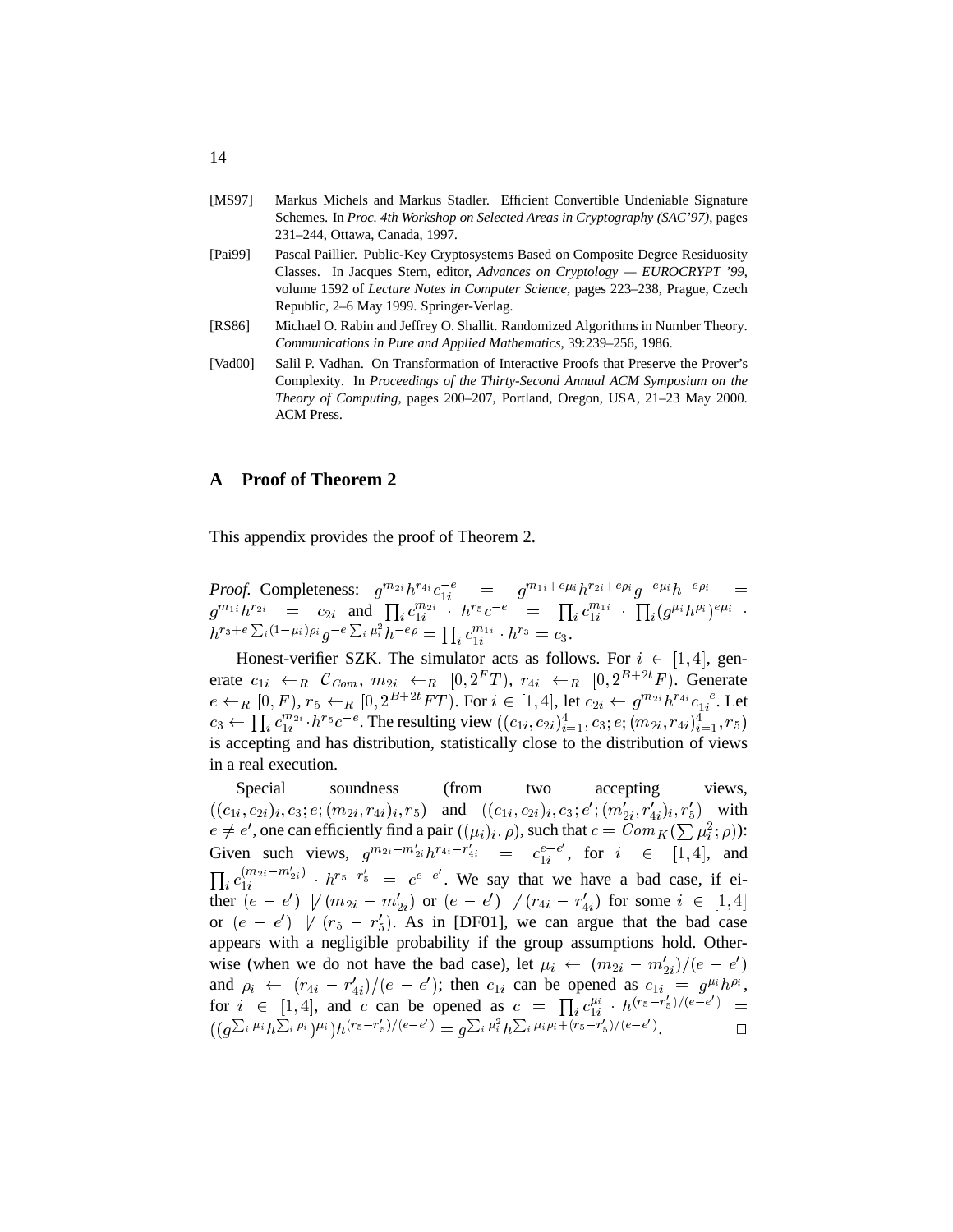# **B Rabin-Shallit Algorithm**

For completeness, we will next give a short overview of the Rabin-Shallit algorithm [RS86] that takes  $O((\log \mu)^4)$  bit-operations:

- 1. Write  $\mu$  in the form  $\mu = 2^s(2k + 1)$ , where  $s, k \ge 0$ .
- 2. If  $s = 1$ , then
	- (a) Choose random  $\mu_1, \mu_2 \leq \sqrt{\mu}$ , with exactly one of  $\mu_1, \mu_2$  even. Let  $p \leftarrow \mu - \mu_1^2 - \mu_2^2$ . Note that  $p \equiv 1 \pmod{4}$ .
	- (b) Hoping that p is prime, try to express  $p = \mu_3^2 + \mu_4^2$  as follows: First, find a solution u to the equation  $u^2 \equiv -1 \pmod{p}$ . (This can be done in various efficient ways; for details see [RS86].) Now compute  $gcd(u +$  $i, p$  =  $\mu_3 + \mu_4$  over the Gaussian integers. Again, this can be done efficiently. Check to see that  $p = \mu_3^2 + \mu_4^2$ . If not, p was not prime, so go back to step 2a.
	- (c) Return  $\mu_1^2 + \mu_2^2 + \mu_3^2 + \mu_4^2$  as a representation.
- 3. If s is odd but not 1, find a representation for  $2(2k + 1)$  and then multiply each term by the square  $t^2$ , where  $t = 2^{(s-1)/2}$ .
- 4. If s is even, find a representation  $\mu_1^2 + \mu_2^2 + \mu_3^2 + \mu_4^2$  for  $2(2k + 1)$  by step 2. Then convert this to a representation for  $(2k + 1)$  as follows: Group  $\mu_1, \mu_2, \mu_3, \mu_4$  so that  $\mu_1 \equiv \mu_2 \pmod{2}$  and  $\mu_3 \equiv \mu_4 \pmod{2}$ . Then  $(2k+1)=(\frac{1}{2}(\mu_1+\mu_2))^2+(\frac{1}{2}(\mu_1-\mu_2))^2+(\frac{1}{2}(\mu_3+\mu_4))^2+(\frac{1}{2}(\mu_3-\mu_4))^2.$ Now multiply by  $t^2$ , where  $t = 2^{s/2}$ .

#### **C Longer Example: Proof Systems for Exponential Relationship**

We will next describe a few proof systems for the exponential relationship, i.e., for PK  $((\bigwedge_{i=1}^{3} c_1 = Com_K(\mu_1; \rho_1)))$  $\sim$  $\wedge \mu_1 = \mu_2^{r^3}$  . Since the set  $\{(x_1, x_2, x_3) : x_1 = x_2^{x_3}\}\$ is recursively enumerable, it is Diophantine. Matiyasevich was the first to describe an explicit representing polynomial for <sup>S</sup>. Next, we will give a description of such a  $R<sub>S</sub>$  due to [Dav73,JSWW76].

All nonnegative integral solutions  $(x_n(a), y_n(a))$  of the Pell equation  $x^2$  $(a^{2} - 1)y^{2} = 1$  can be derived from the next recurrent identities. First, let  $(x_0(a), y_0(a)) = (1, 0)$  and  $(x_1(a), y_1(a)) = (a, 1)$ . Second, let  $x_{n+1}(a) =$  $2ax_n(a) - x_{n-1}(a)$  and  $y_{n+1}(a) = 2ay_n(a) - y_{n-1}(a)$ . Equivalently,  $x_n(a) =$ <br> $\sum_{n=1}^{n} {n \choose n} a^{n-1} a^{n-1} a^{n-1} a^{n-1} a^{n-1} a^{n-1} a^{n-1} a^{n-1} a^{n-1} a^{n-1} a^{n-1} a^{n-1} a^{n-1} a^{n-1} a^{n-1} a^{n-1} a^{n-1} a^{n-1} a^{n-1} a^{n-1} a^{n-1} a^{n-1} a$ i=0;2jii=0;2jii=0;2jii=0;2jii=0;2jii=0;2jii=0;2jii=0;2jii=0;2jii=0;2jii=0;2jii=0;2jii=0;2jii=0;2jii=0;2jii=0;2 <sup>n</sup>  $(a^2 - 1)^{i/2}$  and  $y_n(a) = \sum_{i=1,2}^n |a_i|^2$  <sup>n</sup>  $(a^{2} - 1)^{(i-1)/2}.$ Clearly,  $a^n \leq x_n(a) \leq (2a)^n$ .

**Theorem 4 ([Dav73,JSWW76]).**  $m =$ *iff the next* <sup>9</sup> *equations have a positive integral solution in remaining* <sup>14</sup> *arguments*  $(a, c, d, e, f, g, h, l, r, u, w, x, y, z): x^2 - (a^2 - 1)y^2 = 1, u^2 - (a^2 - 1)r^2y^4 = 1,$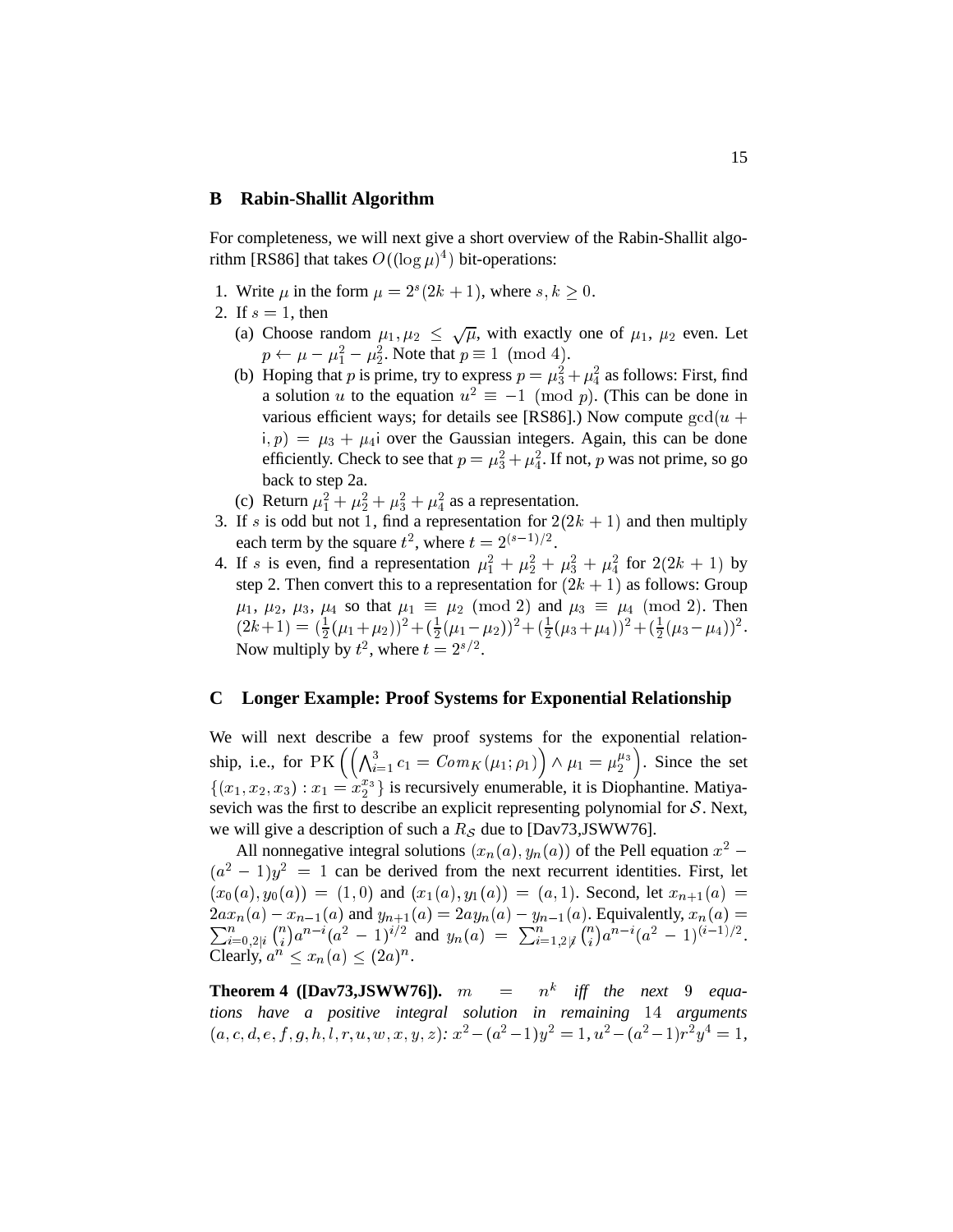$$
(x+cu)^2 - ((a+u^2(u^2-a))^2 - 1)(k + 4(d-1)y)^2 = 1, y = k + e - 1,
$$
  
\n
$$
(x-y(a-n)-m)^2 = (f-1)^2(2an - n^2 - 1)^2, m + g = 2an - n^2 - 1,
$$
  
\n
$$
w = n + h, w = k + l, a^2 - (w^2 - 1)(w - 2w + 1)z^2 = 1.
$$

From one side, this representation of  $S$  seems to give a very efficient unbounded Diophantine proof system. Only <sup>25</sup> essentially different multiplications need to be performed. Computing witnesses is also "easy". Namely, if  $m = n^k$  then  $w \leftarrow \max(k, n) + 1, a \leftarrow x_{w-1}(w)$ , then  $a > 1$ . Set  $h \leftarrow w - n, l \leftarrow w - k$ ,  $x \leftarrow x_k(a), \, y \leftarrow y_k(a), \, y \leftarrow y_k(a), \, u \leftarrow x_{2ky_k(a)}(a), \, r \leftarrow y_{2ky_k(a)}(a)/y^2,$  $c \leftarrow (x_k(a + u^2(u^2 - a)) - x)/u, d \leftarrow (y_k(a + u^2(u^2 - a)) - k)/(4y) + 1,$  $e \leftarrow y - k + 1$ . Finally let f be such that  $f = 1 \pm (x - y(a - n) - m)/(2an$  $n^2 - 1$ ). Therefore it might seem that to prove the exponential relationship by using Theorem 4, one only one need to use Protocol 1 <sup>25</sup> times (and then to prove that some witnesses are positive).

However, there is a serious catch. The total amount of computation is superlinear in  $\log_2 T$ , where T is an a priori upper limit on the size of any multiplicands and any variables. And in this case, the largest multiplicand is  $x + cu = x_k(a + u^-(u^--a)) \ge (a + u^-(u^--a))$   $\ge u^-\equiv (x_{2ky_k(a)}(a))$   $\ge$  $a^{8k^2}$ y<sub>k</sub>(a)  $\geq a^{8k^2a^{\kappa}} = (x_{w-1}(w))^{8k^2(x_{w-1}(w))^{\kappa}} \geq w^{(w-1)8k^2w(w-1)^{\kappa}}$ , which is is definitely way and beyond the current computational power when  $k \gg 50$ .

On the other hand,  $S = (S_t)$  is clearly p-bounded Diophantine. Let  $S_t$  $\{(x_1, x_2, x_3): x_3 = x_1^{x_2} \wedge x_2 < 2^t\}$ . Here, following [CM99,DJ01] and many other publications, one can represent  $x_2$  as a binary number,  $x_2 = \sum_{i=0}^{t} k_i 2^i$ . After that, one can prove that  $x_3 = \prod_i n_i$ , where either  $n_i = 1$  or  $n_i = x_1^{2^i}$ . In the previous proof system we had a constant number of multiplications, but inputs of superpolynomial size. In the current case we have  $\Theta(\log_2 k)$  multiplications but the multiplicands are never bigger than  $x_3$ .

Finally, note that given a <sup>p</sup>-bounded (resp., unbounded) Diophantine proof system for exponential relationship, one can prove that  $x_1 = \binom{x_2}{x_2}$  by showing that  $y_1 = 2^{x_2+1}$ ,  $(y_1 + 1)^{x_2} = y_2 y_1^{x_3+1} + x_1 y_1^{x_3} + y_3$ ,  $y_3 = y_1^{x_3}$  and  $x_1 <$  $y_1$  for some nonnegative  $y_i$ . In this case, all intermediate results have length polynomial in  $|x_1|$  and hence the proof system for binomial relationship would also be <sup>p</sup>-bounded (resp., unbounded).

### **D Proof for Theorem 3**

*Proof.* Completeness. If prover is honest then  $E_{K_e}(m_2; r_3) \cdot c_1^{-e} = E_{K_e}(m_2 - r_1)$  $e\mu; r_3 - e\rho_1) = E_{K_e}(m_1; r_1) = c_3$  and  $Com_{K_e}(m_2; r_4) \cdot c_2^{-e} = Com_{K_e}(m_2 - e)$  $e\mu; r_4 - e\rho_2) = E_{K_e}(m_1;r_2) = c_4.$ 

Honest-verifier SZK. Simulator generates a random tuple  $(e, m_2, r_3, r_4) \leftarrow$  $[0, F) \times [0, 2^t F T] \times \mathcal{R} \times [0, 2^{B+2t})$  and sets  $c_3 \leftarrow E_{K_e}(m_2; r_3) \cdot c_1^{-e}, c_4 \leftarrow$ 

16